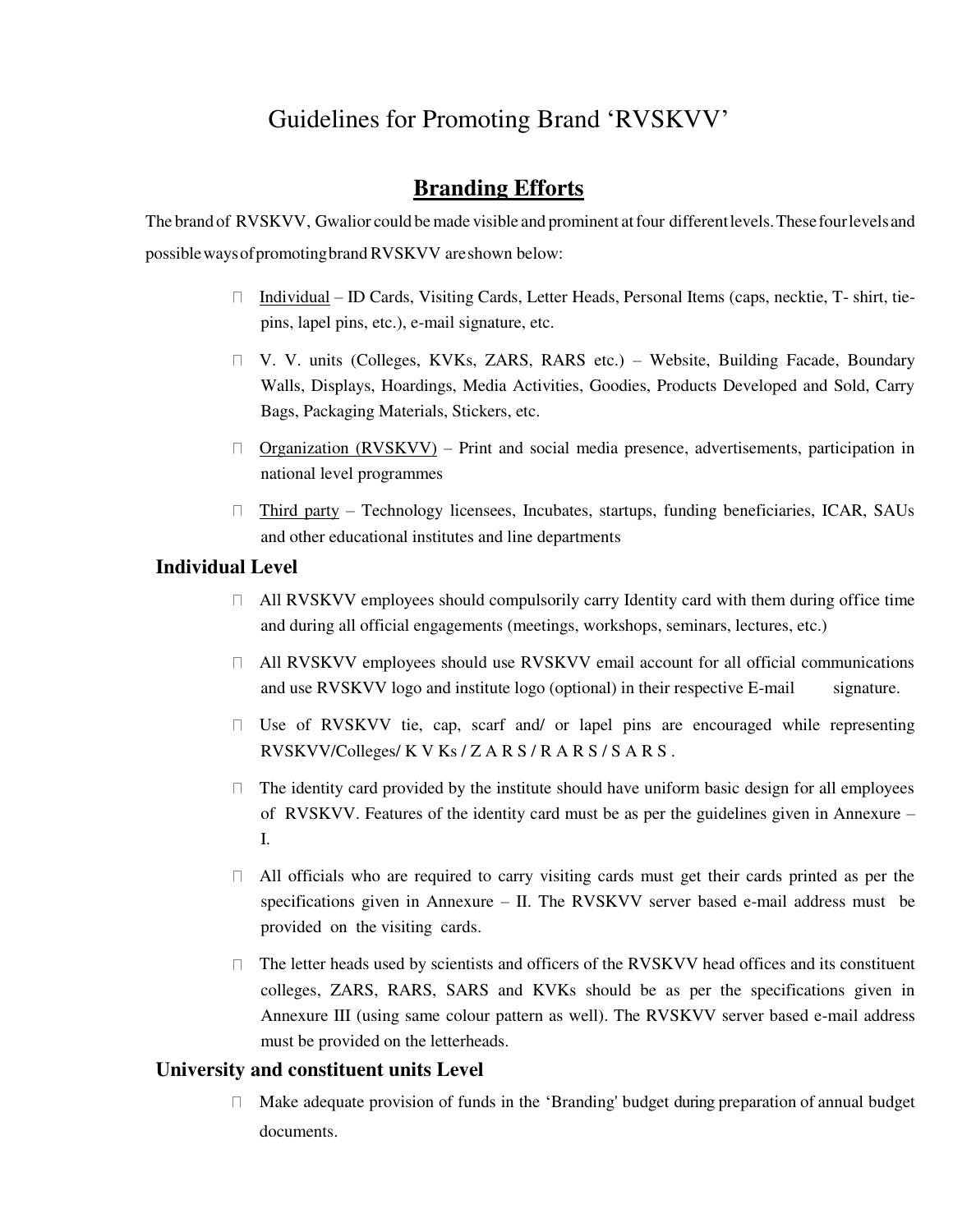- ATIC should have adequate digital display facility for branding of RVSKVV.  $\Box$
- $\Box$  Information and printing centre must ensure mass scale publicity of RVSKVV through its valued and user friendly publications to all stakeholders
- $\Box$  All publications Viz. annual reports, technical / extension bulletins and other extension publications shall be as per guidelines mentioned in annexure VIII.

#### **Media and Public Interaction**

- Essence of the Framework & Guidelines for Use of Social Media for Government  $\Box$ Organizations issued by the Department of Electronics and Information Technology, Govt. of India be referred to while practicing social media interactions.
- o All college/ ZARS / RARS / SARS and KVKs must declare their verified official social media accounts on their website and all official letterheads. All centre's should also nominate one employee as Nodal Officer for handling social / conventional media. This information may be made available to RVSKVV, Information and printing center for posting on RVSKVV website and other appropriate platforms.
- o Eligibility and flair to interact with media should be specified while giving responsibility of Nodal Officer to any official is to be decided. He should not be made spokesperson of the Institute.
- o Important tweets may be tagged to RVSKVV only and not to any other government agency unless directed by competent authority of national programmes.
- $\Box$  Engage local and national media (both print and electronic) in all events
- o Invite print and electronic media for the events of institutional importance.
- o Release a press note during all such events both in English and Hindi as appropriate.
- o Call for press conference upon new technology development / scientific knowledge generation.
- o Feed articles/stories on impacts to appropriate media; If needed, qualified press and media communication specialists could be hired for which the indicative terms of reference to be practiced for Council/Institutes is given in Annexure V.
- o The concerned Deans should approve any content, going to media at colleges and vice chancellor at V. V. headquarters.
- o In case of programmes on electronic media (interviews, talks, featured coverage, etc.), the topic should be informed to the competent authority preferably before recording or at the earliest after recording. RVSKVV employees while interacting with electronic media (especially planned programmes) should be encouraged to wear RVSKVV neck tie and/ or lapel pin or any such wearable item (as per availability) during the programme.
- o Media interaction should be done preferably at such a place where RVSKVV logo is clearly visible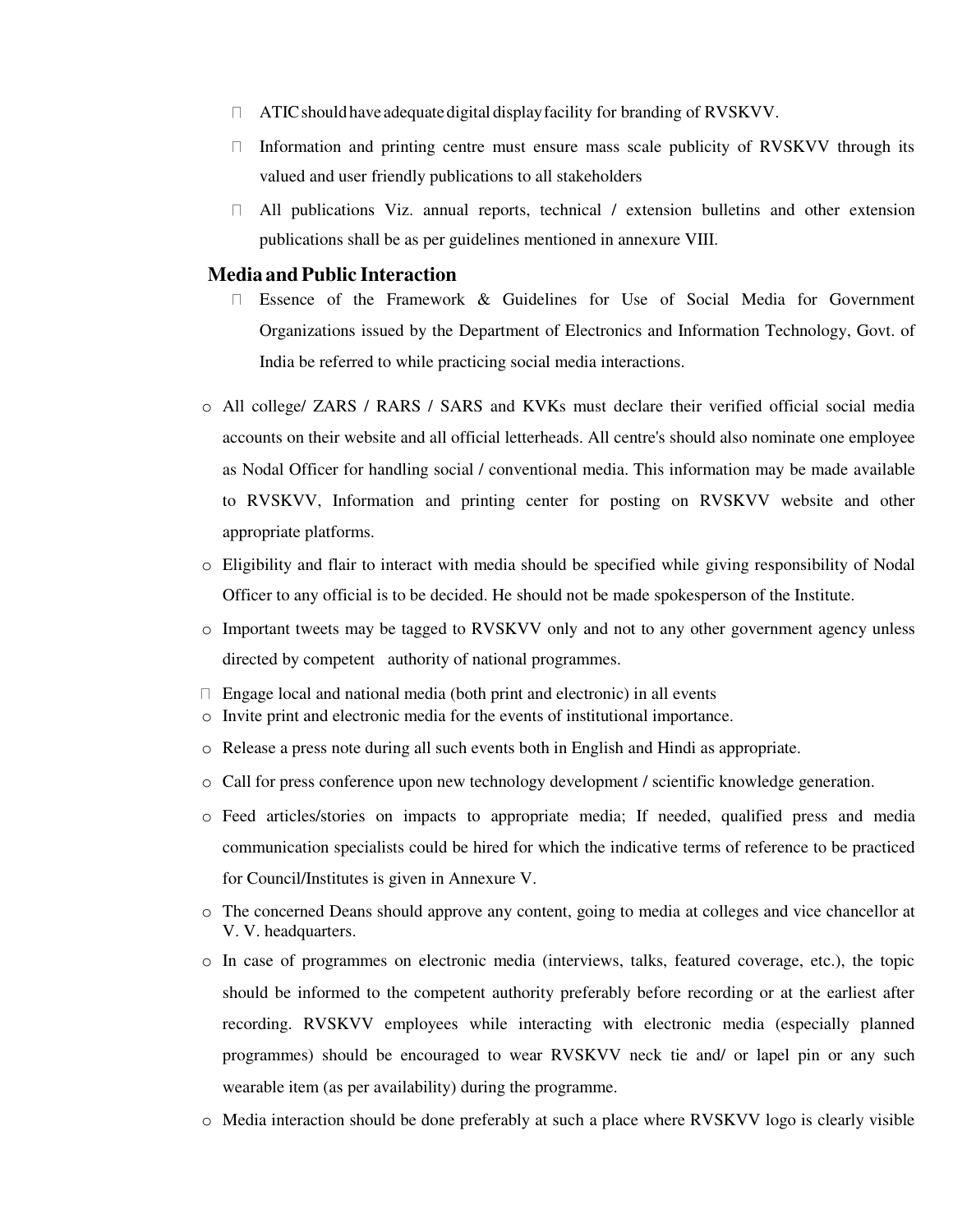in the background.

- o The permitted people should understand and practices integrity and sensitivity of the issue in mind during media interaction
- $\Box$  Information management system of the institute should be updated regularly.
- $\Box$  All name plates on room doors should have similar format i.e. colour scheme, size, font, etc. and there should be RVSKVV logo on them, college logo could be optional. Similarly, boards at the entrance of buildings/ laboratories/ other facilities, if provided should also have RVSKVV logo on them.
- $\Box$  Keep linkages with industry related to RVSKVV mandates. This could be done by means of RVSKVV -Industry meets/ business meets conducted regularly.
- $\Box$  Try to get as many as projects/consultancies/joint projects with industry and other national and international funding agencies and work according to demand and expectations of the industry for creating better job opportunities for the pass out students.
- $\Box$  Provide trainings and workshops for all stakeholders engaged in the value chain of the RVSKVV mandate area on regular basis
- $\Box$  Observe open day for all citizens to showcase College/ Research Station/KVK efforts (This is besides Krishi Melas). Let the citizen experience the labs and other advanced science. They may not understand the science, but would definitely appreciate our efforts.
- $\Box$  One day in a month may be kept for conduct of tours of school/ college students to promote brand RVSKVV among them.
- $\Box$  In case there is any public interest from tourism point of view, tours of the institute can be arranged (preferably on holidays), whenever possible. Such activity can be used to generate some revenue as well. However, over- engagement of staff & time, and exposure to sensitive and/or dangerous areas/ environment must be avoided.
- $\Box$  University should biennially organize alumni meeting and promote use of RVSKVV branded items.
- $\Box$  Fix one date in a fortnight for regular publication of useful technologies in the name of RVSKVV for various stakeholders in local dailies and agricultural periodicals through permanent columns.

#### **Website of the Institute:**

Website of an institute should be GIGW (Guidelines for Indian Government Website) compliant and should have appropriate security certification. Detailed GIGW guidelines given at [https://web.guidelines.gov.in](https://web.guidelines.gov.in/) may be adhered to.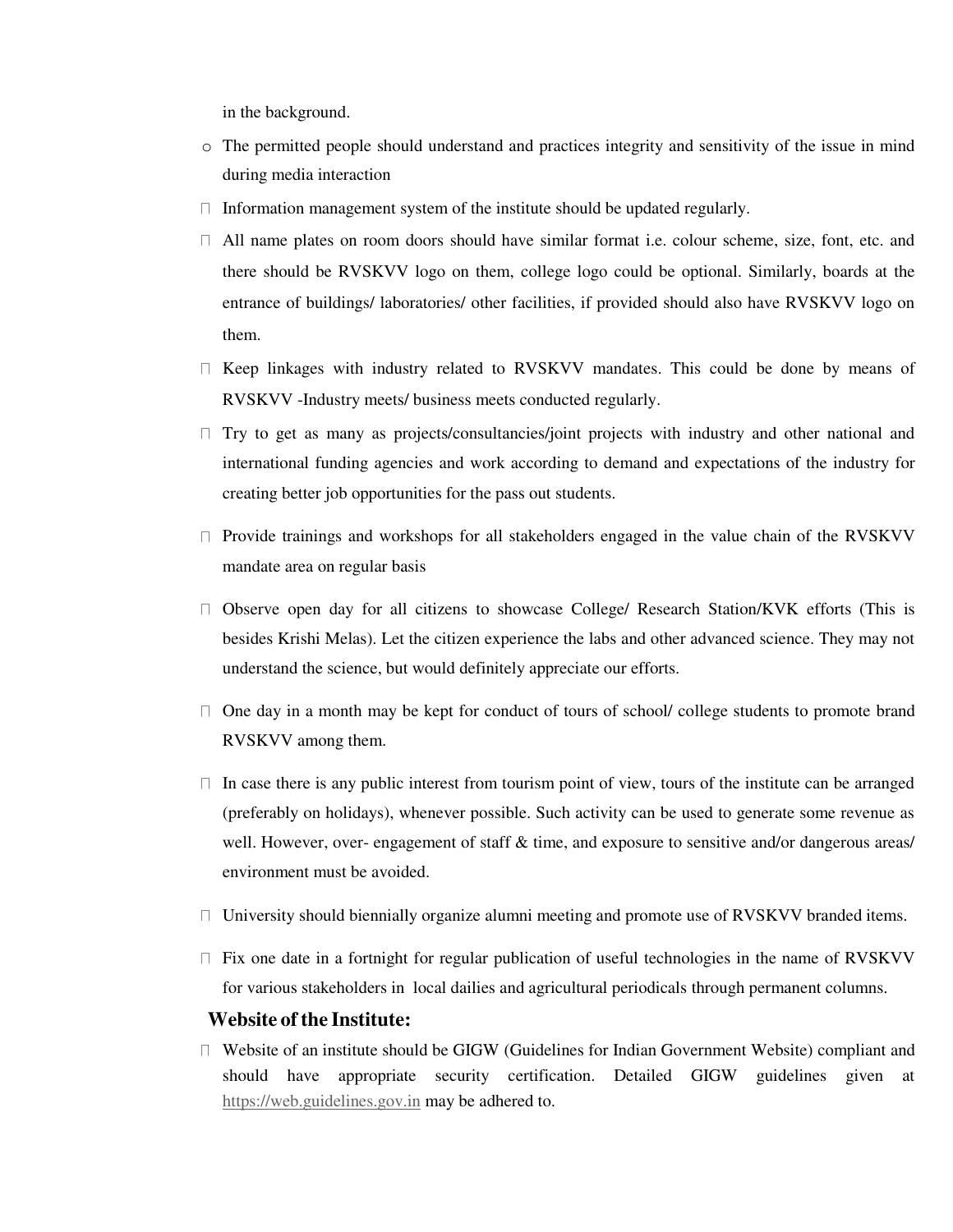- $\Box$  It is recommended that the RVSKVV data centre should act as host of the V.V. website.
- $\Box$  Update of website on new achievements, events, and other important news as soon as they accomplished, also send the same to Information and printing center for update in RVSKVV web portal simultaneously.
- $\Box$  At Institute level, the content of website should be audited and approved by competent authority designated by the Director /Dean /ADR / heads of the KVK.
- All pictures/photographs used in the website should have appropriate aspect ratio so that they don't look distorted.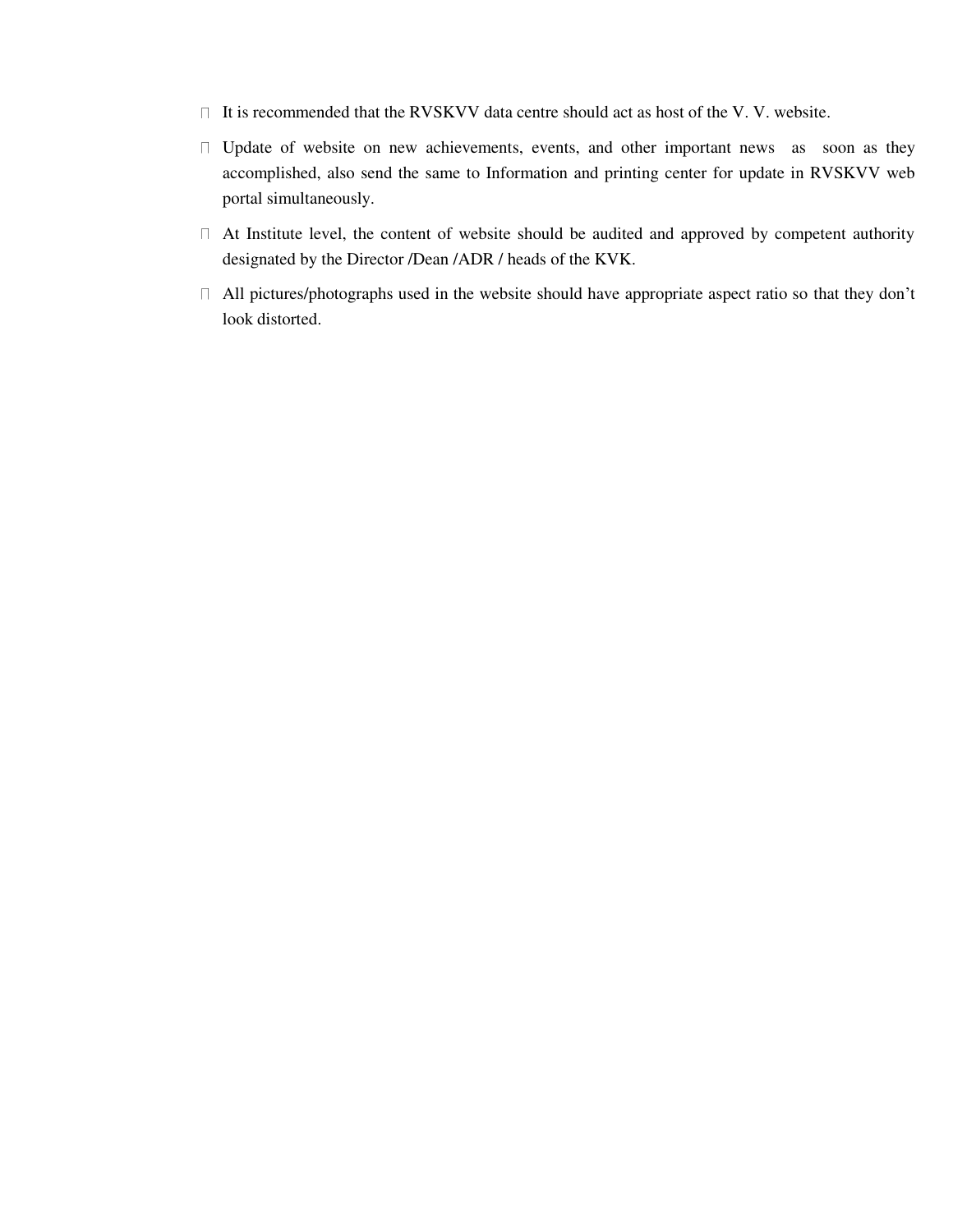- $\Box$ The pictures/photographs used in website should be original digital pictures (jpeg, tiff, raw format) appropriately edited for better visibility and clarity. **Pictures imported from documents or presentations should be avoided** since there is considerable loss of resolution in such images, and some may have proprietary copyright issues.
- $\Box$  The pictures should look to have been shot in their appropriate environment and surroundings and should have good contrast between object of interest and its background.
- $\Box$  The Tab (meta) title in all websites should have institute name in the format "RVSKVV-College / ZARS / KVK".
- $\Box$ The FAVICON for all websites should be RVSKVV logo only.

## **Pointers for utilizing potential spaces in the institutional area for brand visibility and advertisements**

The following potential spaces have been identified for promotion of brand RVSKVV:

- Building facades
- Fences and Boundary wall
- Farms/fields facing roads, cross roads, public thoroughfare
- Entrance gates
- Official vehicles

A model agreement paper for signing a deal in this regard is given in

Annexure V. Walls, Banners, Display Areas:

 $\Box$  Display of RVSKVV logo at all prominent offices and places of RVSKVV institutes. Institute logo, if any, may also be displayed without compromising prominence of RVSKVV logo.

#### **Buildings facades – possible usage**

- For projecting RVSKVV & Institute's logo, vision, mission to make people understand the importance of the institute and RVSKVV.
- These walls, if big and plain can also have RVSKVVs vision and tagline. Possible ways:
	- Paintings, murals
	- 3-D projections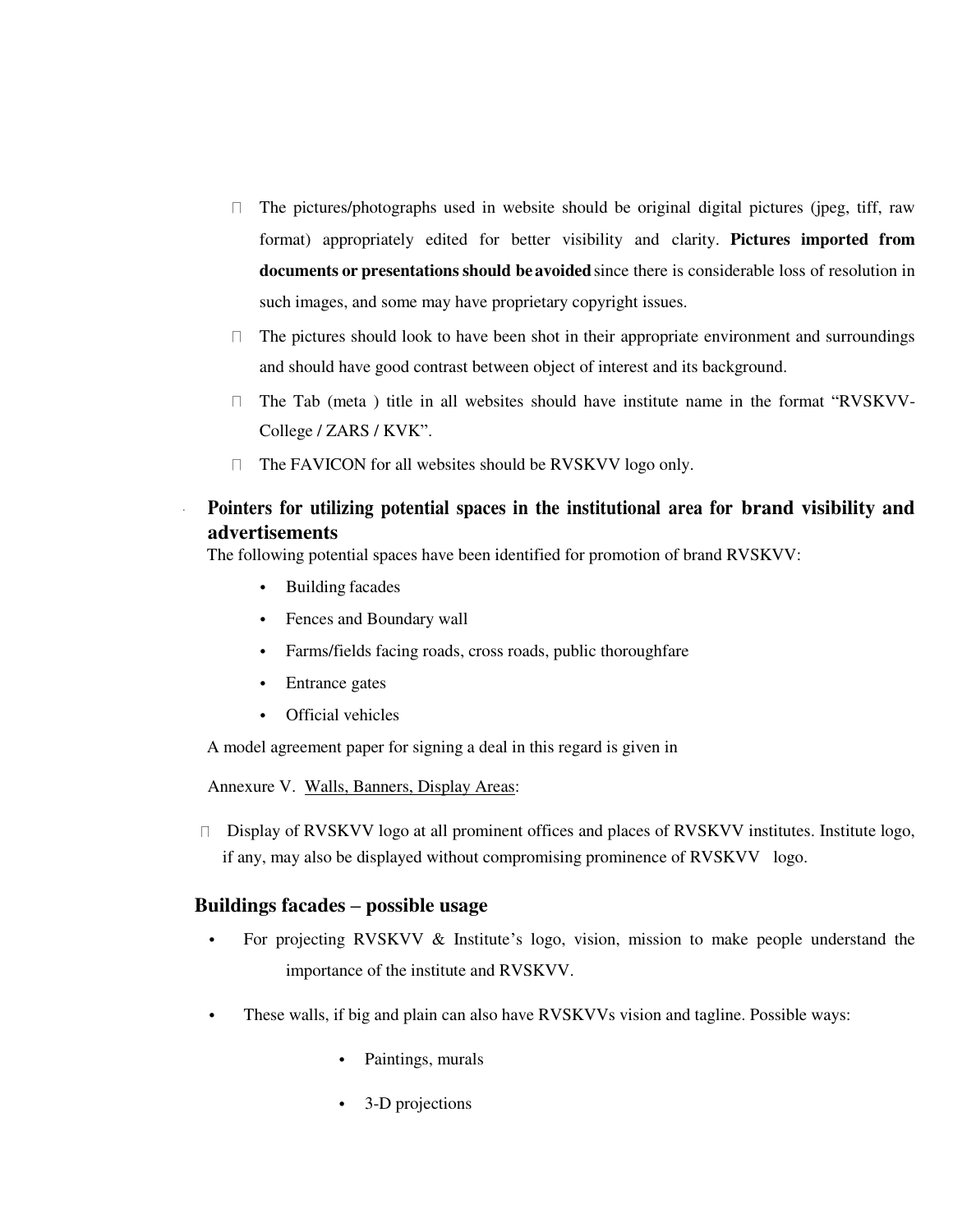- Models
- Dimensions of the material should be such that smallest object of the message is clearly visible from road
- Provision for appropriate illumination
- Every V. V. unit should have an appropriately designed place for group photographs. The backdrop should be designed to suit theme with RVSKVV logo prominently displayed.

#### Fences – Types and possible usage

- Bricks and mortar walls
- Paintings, murals on the finished side (public facing)
- Barbed wire fence
- Provision of Frames/ hooks for flex banner (public facing)
- Bio-fence
- Hoardings inside (public facing)
- Natural walls/hill fronts
- Paintings, murals

#### Area near the main gate(s)

- Name of the institute in Hindi, and English must be displayed prominently and this should have  $\Box$ appropriate illumination so that it is visible in night as well.
- $\Box$  There should be an earmarked area near gate for display of flexi banners. Decent looking frames/ hooks for flexi banners should be provided and size of flexis should be uniform.
- $\Box$  Walls emerging from the entrance should be used to projects institute's most salient achievements in terms of technology development, farmers' engagement, success stories, government initiatives related to institutions, national and international recognitions. The information should be depicted mostly in pictorial format (Institutions may take help from nearby fine arts colleges for these).Provision for illumination must be ensured.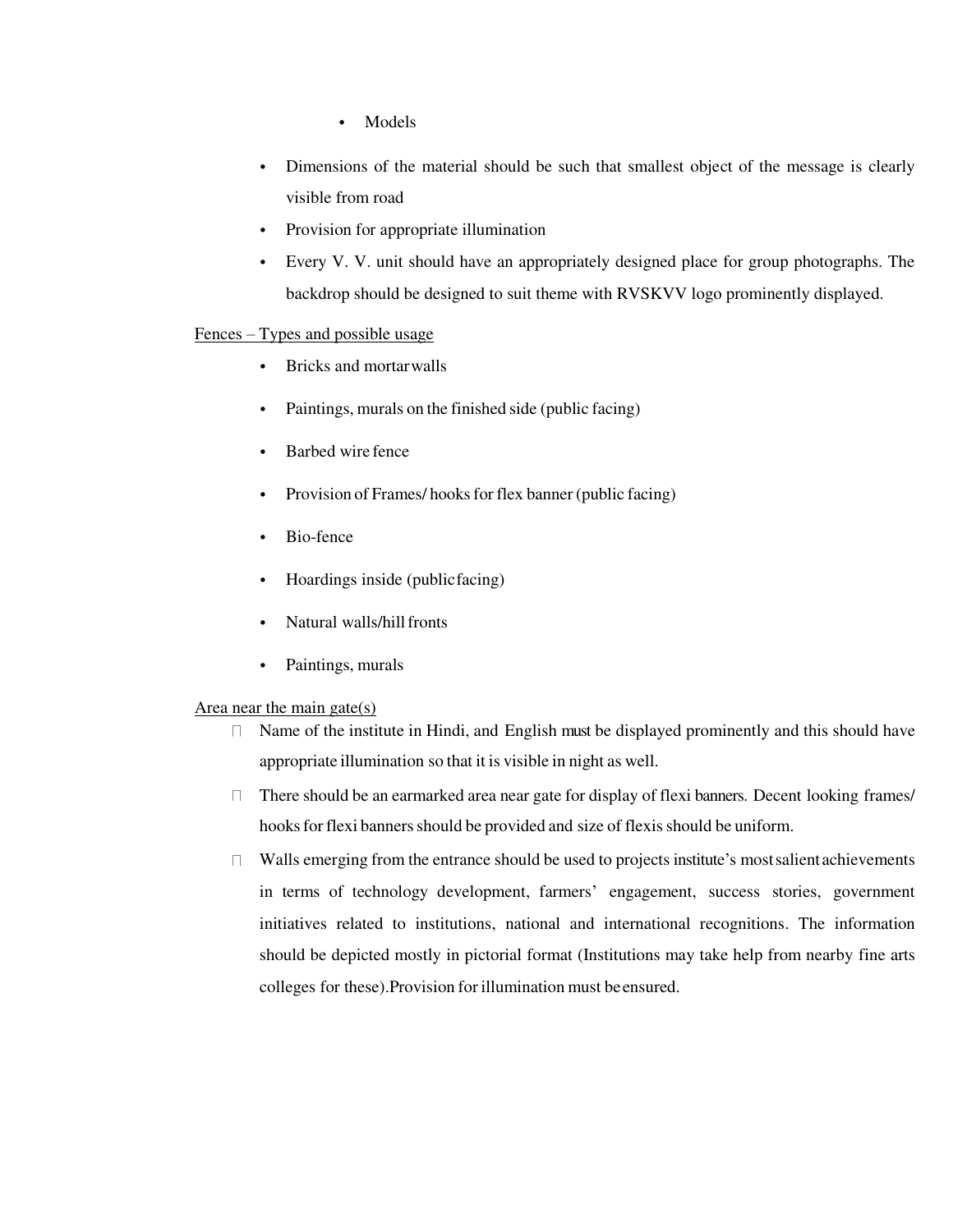#### Boundary Walls – possibilities

- RVSKVV/ Constituent units/ Government Departments
	- o Engaging local fine-art schools, regional artists
- Commercial advertisements, if sufficient space is available\* (for revenue generation)
	- o Preference to licensees, Incubators, supported start-ups
	- o Related entrepreneurs, local industry commensurate to institute mandate
	- o Engaging advertising agencies
- Conditions to be imposed for any such advertisement
	- o Information shown is proper and authentic
	- o Disclaimer on business proposals such as pricing, concessions etc.
	- o The approval of the ad contents before painting
	- o Ad Paintings should match with the institutes base paint/ colour scheme
	- o Finally, they should repaint with base colour, once the contract period is over.
	- o Contract period could be 1-2 years for Boundary Barbed wire fencing
- Provision of frames/ hooks for flexi banners
- Size of flexes should be uniform
- Institute may consider sober colour scheme/ format to maintain aesthetics
- Area near gate should be reserved for RVSKVV/ Constituent
- Provision for illumination, if possible/ required Natural walls/ hill fronts
- Showcasing institutional technology/ achievements for different stakeholders
- Illumination if possible without danger to traffic, passer-by, nature etc. Hoardings on road side (inside boundary)
- LED/ LCD panels of brightness visible in daylight also
- Boards for painting or flexi banners; Illumination preferred
- Showcasing institutional technology/ achievements for different stakeholders near gate and prominent areas
- Provision of agricultural museum in V.V. multifaceted premise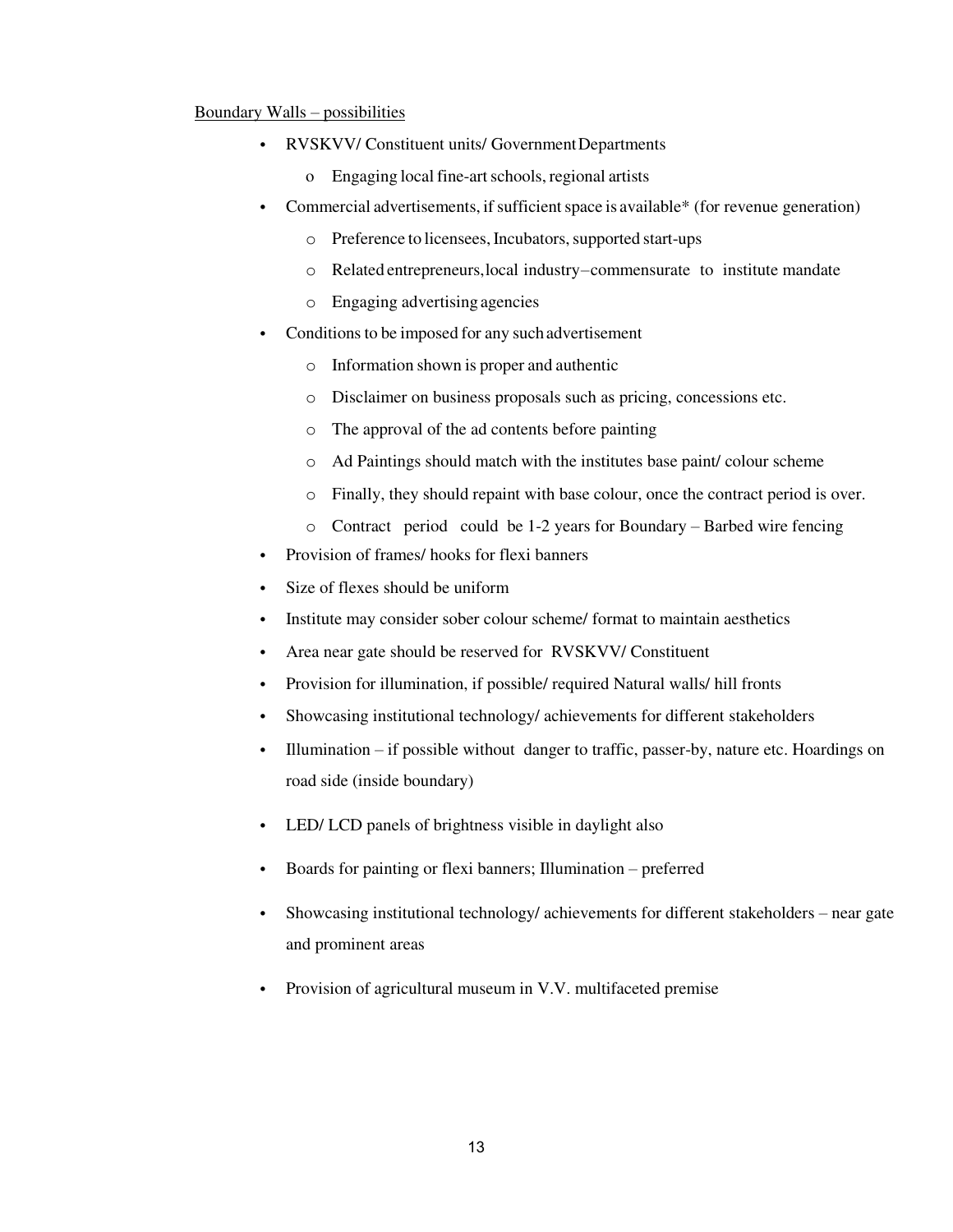#### Other areas

- Roof tops
	- $\circ$  LED/LCD/Glow signage/illuminated Painted Hoardings in accordance with local law
	- o Non-commercial use only
- Road signage
	- Near Airport, Railway station, within vicinity (1 km) of the institute/KVK Official

#### vehicles

• All vehicles belonging to RVSKVV should have RVSKVV logo conspicuously displayed

#### **Dos**

- Selection of vantage points through a committee of appropriate officials
- At least 50 m on either side of gates should be used to display RVSKVV technologies/ Govt. Schemes
- Permissions from/information to local government bodies following local aesthetic guidelines, if any
- Provision for hiding faces/ names of political leaders and party logos during election code of conduct
- Do workshop of artists/students from collages nearby and ask them to make artifacts/artwork etc.

#### **Don'ts**

- Encourage individual decision in terms of aesthetics
- Encourage non agri-advertisement
- Favour one firm continuously for any work
- Approve advertisement that may be objectionable
- Price the space very high or very low (It should be competitive under local situations)
- Encourage the re-advertisement by the same company and same product.
- Talk negative about institutional activities in public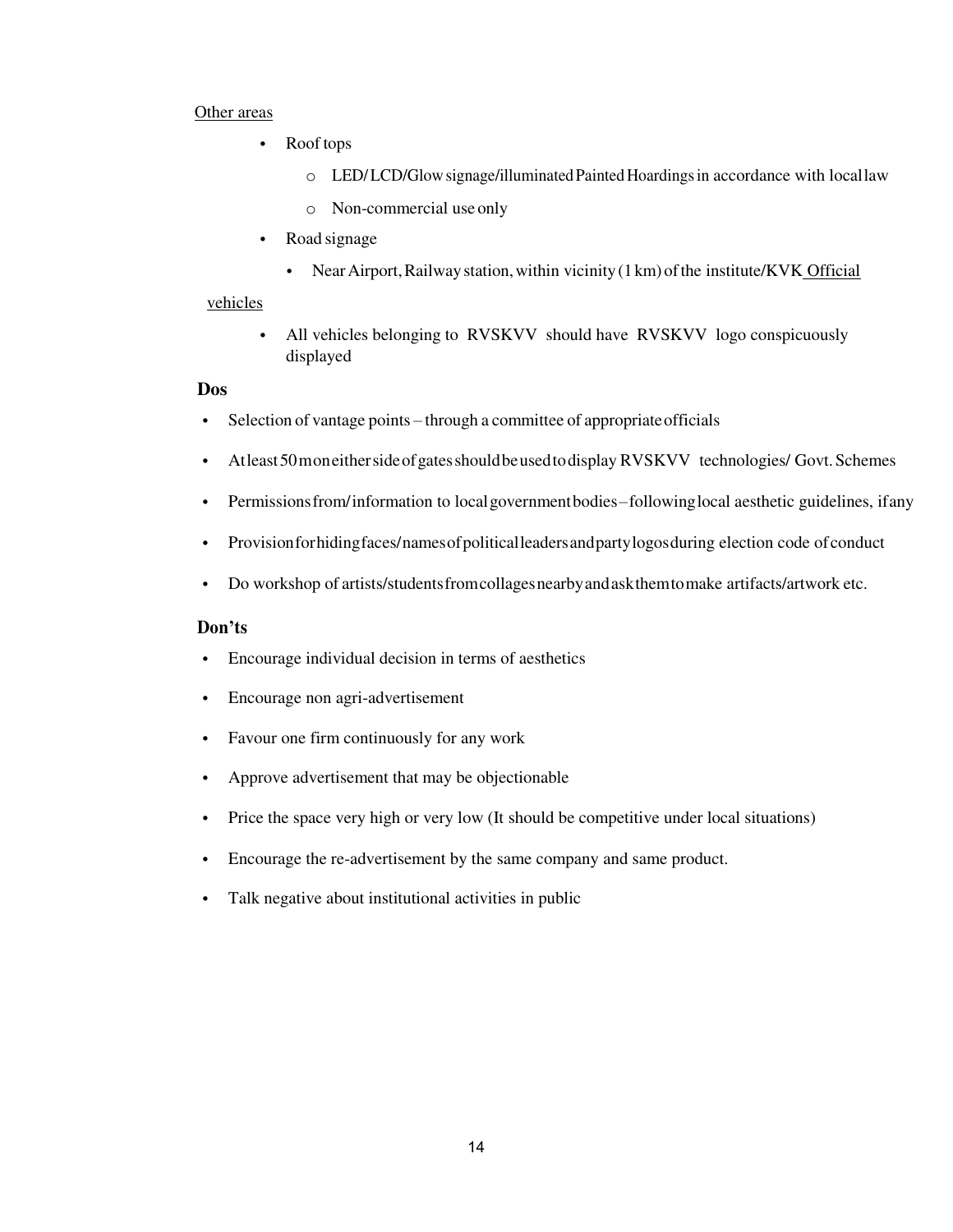- Making all scientists as spokespersons especially while interacting with media
- Hamper regular work of the institutions while engaged in branding

#### **Content Management:**

- The content of banners/hoardings etc. should be according to Official Language Rules of Government of India (https://rajbhasha.nic.in/en/official-language-rules-1976). Any such material should never be exclusively in English, but must be in Hindi (Devnagari fonts). If it is not possible to accommodate the content in one banner then two or three banners (as the case may be) in Hindi and English may be displayed.
- The guidelines related to use of RVSKVV logo as given in Annexure V I should also be adhered to.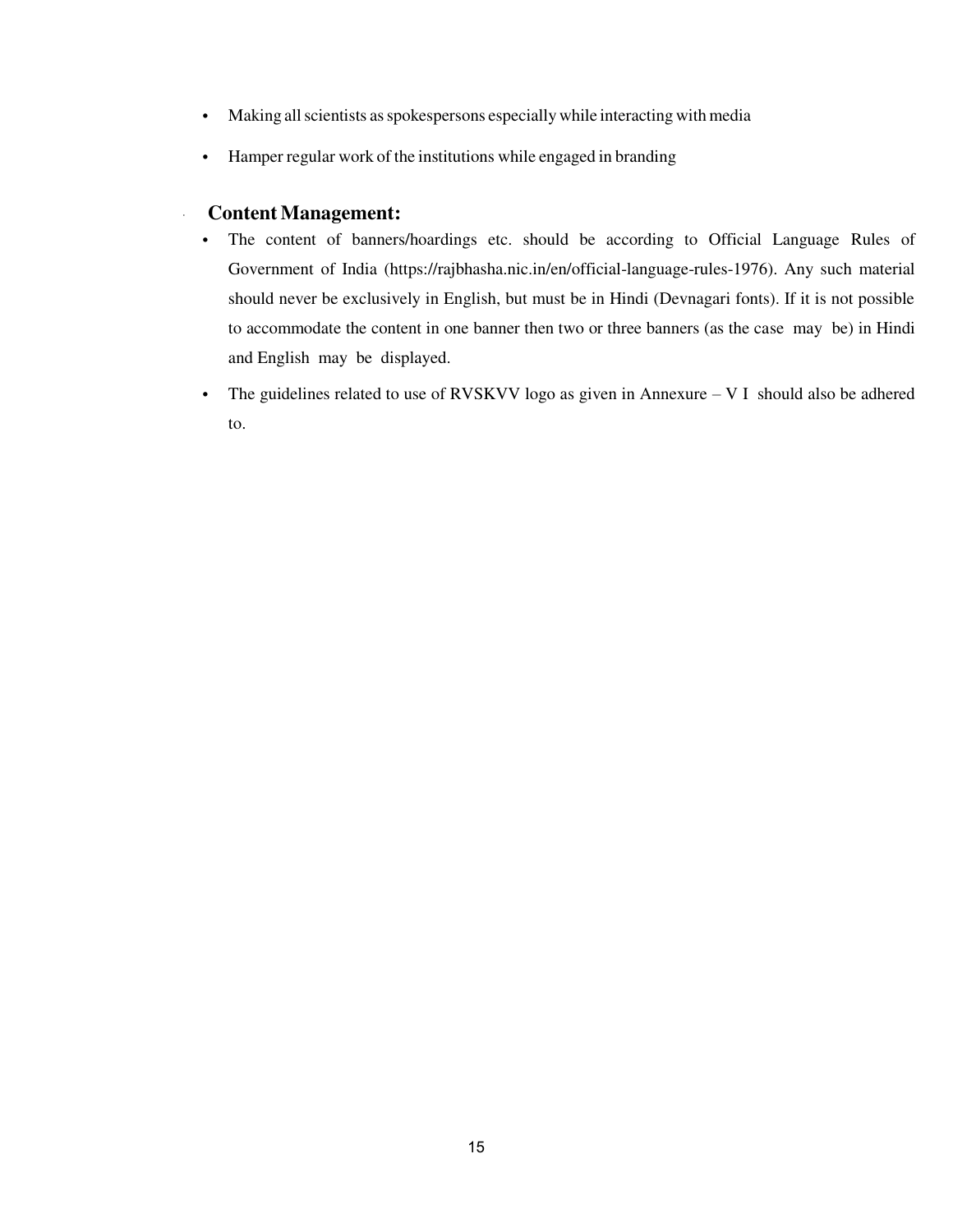| Letter     | <b>Font Size</b>  | <b>Best Legibility</b> | <b>Recommended</b>         |
|------------|-------------------|------------------------|----------------------------|
| Height, cm | <b>Equivalent</b> | Distance, m            | <b>Maximum Distance, m</b> |
| 2.5        | 72 pt.            | 3                      | 15                         |
| 3.8        | 105 pt.           | 5                      | 19                         |
| 5          | 144 pt.           | 6                      | 23                         |
| 7.5        | 216 pt.           | 9                      | 30                         |
| 10         | 288 pt.           | 12                     | 46                         |
| 12.5       | 360 pt.           | 15                     | 53                         |
| 15         | 432 pt.           | 18                     | 61                         |
| 20         | 576 pt.           | 24                     | 107                        |
| 22.5       | 648 pt.           | 27                     | 122                        |
| 25         | 720 pt.           | 30                     | 137                        |
| 30         | 864 pt.           | 37                     | 160                        |
| 37.5       | 1080 pt.          | 46                     | 192                        |
| 45         | 1296 pt.          | 55                     | 229                        |
| 60         | 1728 pt.          | 73                     | 305                        |
| 75         | 2160 pt.          | 91                     | 381                        |
| 90         | 2592 pt.          | 110                    | 457                        |
| 120        | 3456 pt.          | 146                    | 610                        |
| 150        | 4320 pt.          | 183                    | 762                        |

Suggested Font size for banners, hoardings, etc.

*Based on: https:/[/www.48hourprint.com/banner-font-size.html](http://www.48hourprint.com/banner-font-size.html)* 

#### **Goodies & Products**

- T. All edible products should have appropriate label about content, weight, date of manufacture/ packaging, 'best before', nutritional value (if applicable), and warnings (if required). Labelling guidelines of FSSAI should also be followed for such products.
- $\top$ Non-edible products should also have an RVSKVV logo embossed/ engraved/ weaved / printed or by any other means. Statutory guidelines for labelling of any such product, if any, must be adhered to. If the concerned institutes have their own logo, the same may also be used along with RVSKVV logo following the guidelines given in Annexure VI.
- $\overline{\phantom{a}}$ All product labels should also prominently indicate the statement that "This is a research product distribute/ sold for limited promotion and consumer response. Any resale/ redistribution is prohibited".
- RVSKVV constituent units may also bring out goodies of personal use such as caps, T-shirts,  $\top$ neck ties, scarfs, cups/ mugs, souvenirs, pens, key chains, etc. All such items must have RVSKVV logo conspicuously displayed. As far as possible such items should be made up of natural or biodegradable materials.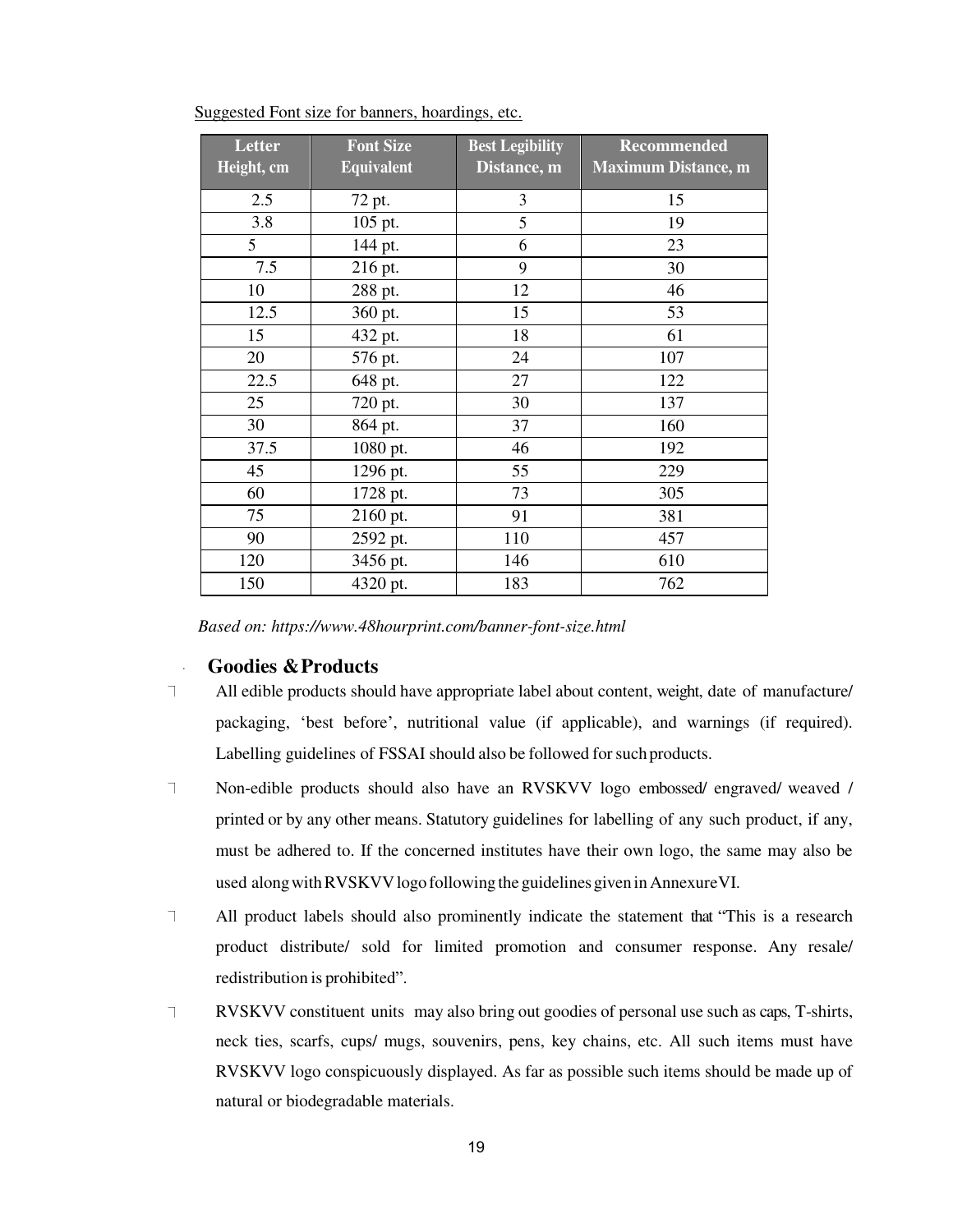- $\top$ Any gift/ souvenir/ goodie given to honour/ acknowledge a dignitary/ guest or to promote certain event should mandatorily have RVSKVV logo displayed conspicuously on the item. As far as possible, such souvenir should not be made of plastic.
- $\top$ RVSKVV constituent units individually or jointly should take part in the republic day parade held at state capitals districts headquarters through display of a tableau.
- RVSKVV may also have a 'registered trademark' "*Raj Vijay*" which should be used for all T. the products developed, commercialized and marketed by all the RVSKVV Institutes.
- $\top$ RVSKVV units should rope in professional agencies (government or private) for aesthetic design of souvenirs, goodies and other products.

#### **Organization level:**

- Information about certified official media account should be displayed on RVSKVV website  $\top$ and relevant organizational documents. Also, there should be a Media Nodal Officer and spokesperson(s).
- $\top$ Regular advertisements in magazines (Air India/ Indian Rail/ Other airlines/ ICAR etc.), national newspapers/ Doordarshan/ AIR/ other electronic media/ other print media. All RVSKVV units should regularly feed contents and give advertisements to local farm magazines, preferably in local language for wider circulation among appropriate clientale.
- $\top$ Printing of diary, pocket diary, telephone, mobile and e mail directory, slip pads, file covers, calendar, etc. and personal items like caps, neck-tie, lapel pins, pen, brooches, scarf, etc. for distribution among important stakeholders. The items can be taken- up based on extant guidelines of government of India.
- $\top$ RVSKVV souvenir outlets in all institute campuses–for sale of non- perishable items and goodies (coffee mugs, key chains, caps, T-shirts, neckties, lapel pins, cufflinks, scarf, brooches, etc., as far as possible such items should be made up of natural or bio degradable materials.
- $\top$ Promote agri-tourism, wherever feasible – a calendar of events and activities (like harvesting, planting, plucking, fish harvesting, animal rides, farm trailing, etc.) could be made available on the website. This would have good potential in some of the place of tourist interests ravines etc.
- On important occasions, RVSKVV should publish an advertisement in all important national F. and regional newspaper and magazines.
- $\top$ A professionally designed coffee table book; depicting prominent technologies, strengths, infrastructure and success stories; should be made available to all Indian embassies to get international attention. Such publication should be revised/ updated periodically.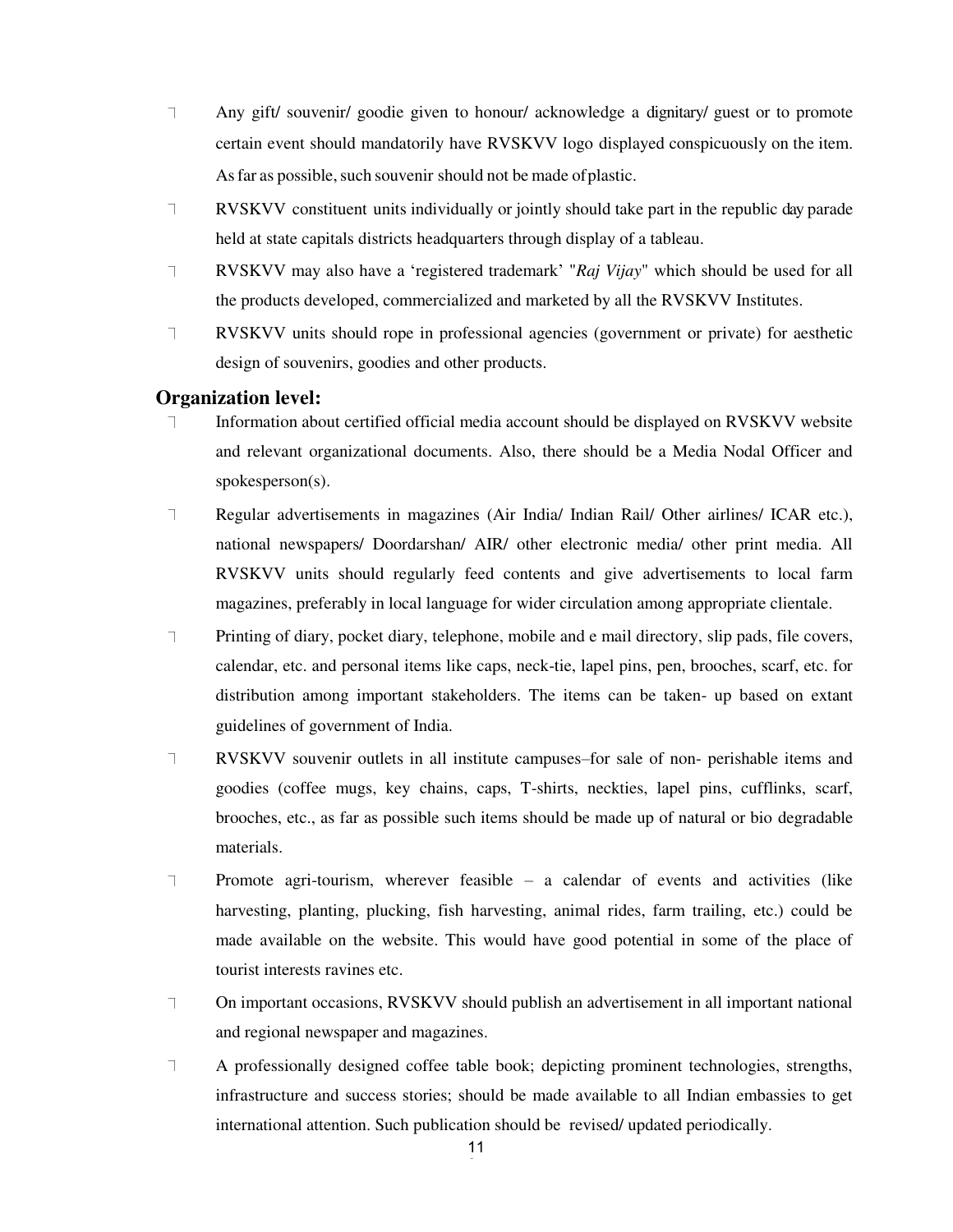- $\top$ RVSKVV should make efforts to get laboratories accredited by NABL/ BIS/ FSSAI/ MOFPI/ DOAC or some other appropriate national/ international agency. Such information should be given wide circulation through website and advertisements.
- $\top$ RVSKVV should make sure to have ISO certification and the same is renewed at appropriate time.
- $\top$ RVSKVV Media bytes should be prepared for regular flashing in prominent TV channels.
- $\top$ DD-Kisan platform should be explored to fullest extent to promote RVSKVV technologies and achievements for mass outreach. Other TV channels viz. ETV MP/CG can also be used subject to expenditure as per GFR (General Finance Rules) of Govt. of Madhya Pradesh.
- Information and printing center shall be designated as the Link Office for all media  $\top$ activities at RVSKVV level.
- $\top$ The museum/ ATIC at RVSKVV headquarters and museum/display center at its constituents colleges, research and extension centers should always be in presentable condition with RVSKVV logo displayed at places of importance and a media address point with suitable decent backdrop.
- $\top$ RVSKVV song (latest audio available at RVSKVV website) should be played before any important meeting. Subscripts of English and Hindi languages be considered for the RVSKVV Song.
- $\top$ Efforts to be made to promote RVSKVV internationally.
- o Participation in international exhibitions (Guidelines given in Annexure VII) DFA to be nodal point for this type of activities.
- o RVSKVV employees going on official assignments and winter/summer schools should make a presentation about RVSKVV activities at their place of deputation / training.
- o During international conference, seminars, workshops RVSKVV employees should wear RVSKVV necktie, lapel pins, scarf etc.
- $\top$ Keep some philanthropic brand ambassadors (Pracharak), mentors from different organizations. Additionally some farmers/ agri-innovators/ entrepreneurs/ students/ alumni could also be selected as RVSKVV brand ambassadors for a period of about two years.
- $\top$ Drivers of all staff cars/ vehicle (throughout RVSKVV), while on duty, should be in uniform bearing RVSKVV logo on front pocket of shirt.
- $\top$ For paid advertisements on print and electronic media, information and printing center should centrally empanel appropriate agency (ies) to provide services to all the RVSKVV establishments. Latest list of such agencies should be available on RVSKVV website for ready reference.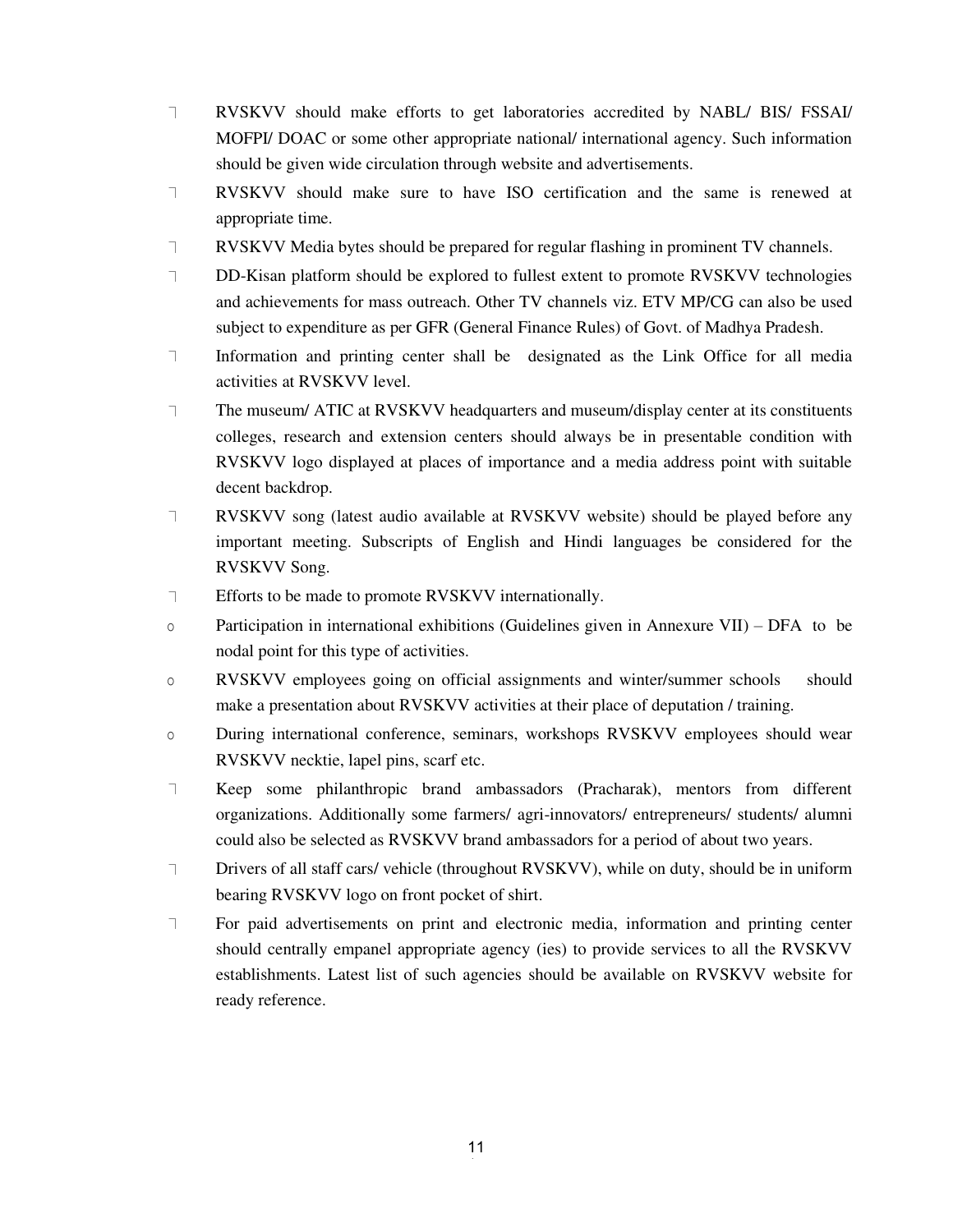#### **Annexure - I**

## **Features and Specifications for Personal Identity Cards**

- Material of card: Standard plastic (preferably bio degradable)
- Size: Standard 8.6 X 5.4 cm
- Specifications of electronic chip: (to be decided)
- Size and colour of neck belt: Sewage Green embossed with RVSKVV, Gwalior (M.P.)
- Name of Institute should be on designated coloured font on SMD color strip. SMD colors may be as below:

| <b>Division Name</b> | The strip                                                | Colour value      |
|----------------------|----------------------------------------------------------|-------------------|
| <b>RVSKVV HQ</b>     | राजमाता विजयाराजे सिंधिया कृषि विश्वविद्यालय ग्वालियर    | R-0, G-102, B-0   |
| Dark Green           | RAJMATA VIJAYARAJE SCINDIA KRISHI                        |                   |
|                      | <b>VISHWA VIDYALAYA Gwalior</b>                          |                   |
| College of           | राजमाता विजयाराजे सिंधिया कृषि विश्वविद्यालय - कृषि      | R-200, G-0, B-0   |
| Agriculture          | महाविद्यालय ग्वालियर                                     |                   |
| Light green          | Rajmata Vijayaraje Scindia Krishi                        |                   |
|                      | Vishwa Vidyalaya Gwalior- College of                     |                   |
| College of           | राजमाता विजयाराजे सिंधिया कृषि विश्वविद्यालय - उद्यानिकी | R-102, G-51, B-0  |
| Horti.               | महाविद्यालय मंदसौर                                       |                   |
| Dark brown           | Rajmata Vijayaraje Scindia Krishi Vishwa                 |                   |
|                      | <b>Vidyalaya Gwalior- College of Horticulture</b>        |                   |
| <b>ZARS</b>          | राजमाता विजयाराजे सिंधिया कृषि विश्वविद्यालय- आंचलिक     | R-255, G-51, B-0  |
| Yellow               | कृषि अनुसन्धान केंद्र                                    |                   |
|                      | Rajmata Vijayaraje Scindia Krishi Vishwa                 |                   |
|                      | Vidyalaya - Zonal Agricultural Research                  |                   |
|                      | <b>Station</b>                                           |                   |
| Extension/KVK:       | राजमाता विजयाराजे सिंधिया कृषि विश्वविद्यालय             | R-204, G-153, B-0 |
| <b>Dark Yellow</b>   | कृषि विज्ञान केंद्र                                      |                   |
|                      | Rajmata vijayaraje Scindia Krishi Vishwa                 |                   |
|                      | Vidyalaya - Krishi Vigyan Kendra                         |                   |
| <b>RARS</b>          | राजमाता विजयाराजे सिंधिया कृषि विश्वविद्यालय-            | R-255, G-51, B-0  |
| Orange               | क्षेत्रीय कृषि अनुसन्धान केंद्र                          |                   |
|                      | Rajmata Vijayaraje Scindia Krishi Vishwa                 |                   |
|                      | Vidyalaya - Regional Agricultural Research               |                   |
|                      | <b>Station</b>                                           |                   |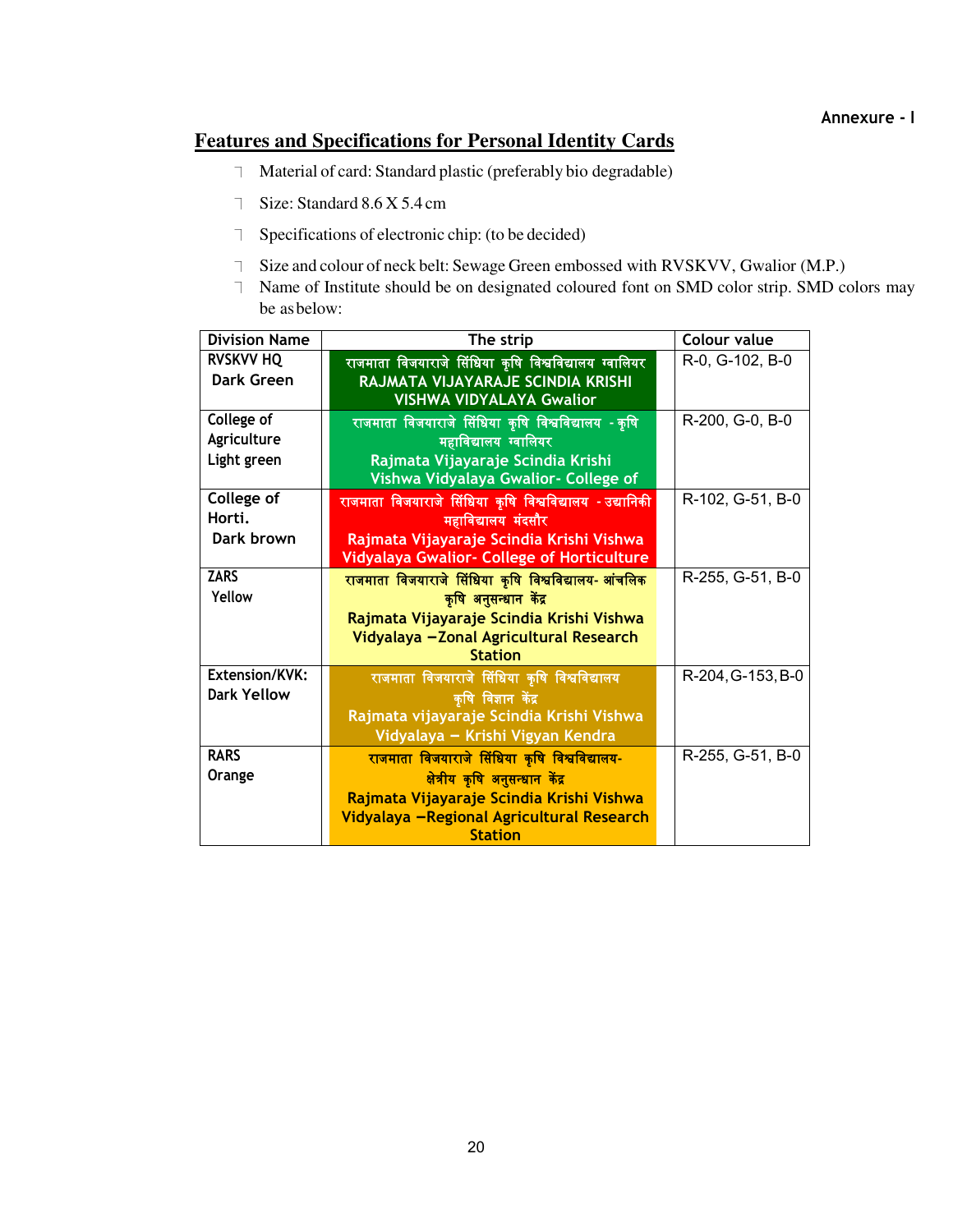- Design and content:
	- For RVSKVV:

#### Front: Photo Back: Bar code/ QR code



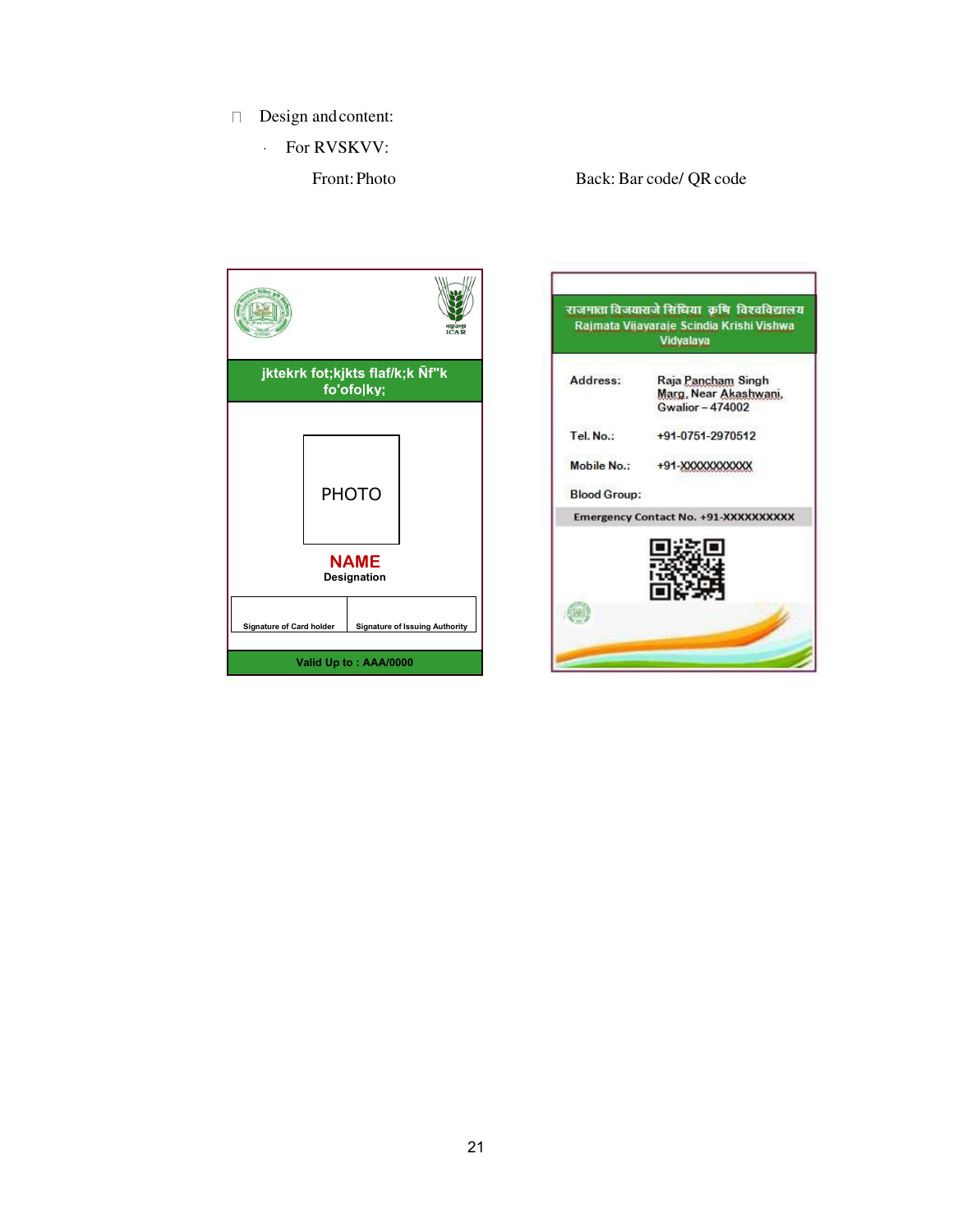## **Features and Specifications for Personal Visiting Cards**

- 7 Material of card: Card sheet 200 gsm or better, any sheet of bio degradable material with sufficient stiffness and printability. Plastic sheets should be avoided.
- Size: 9.2 X 5.5 cm
- Design and content:
	- For RVSKVV Constituent units  $\ddot{\phantom{0}}$ 
		- o Front:



o Back:

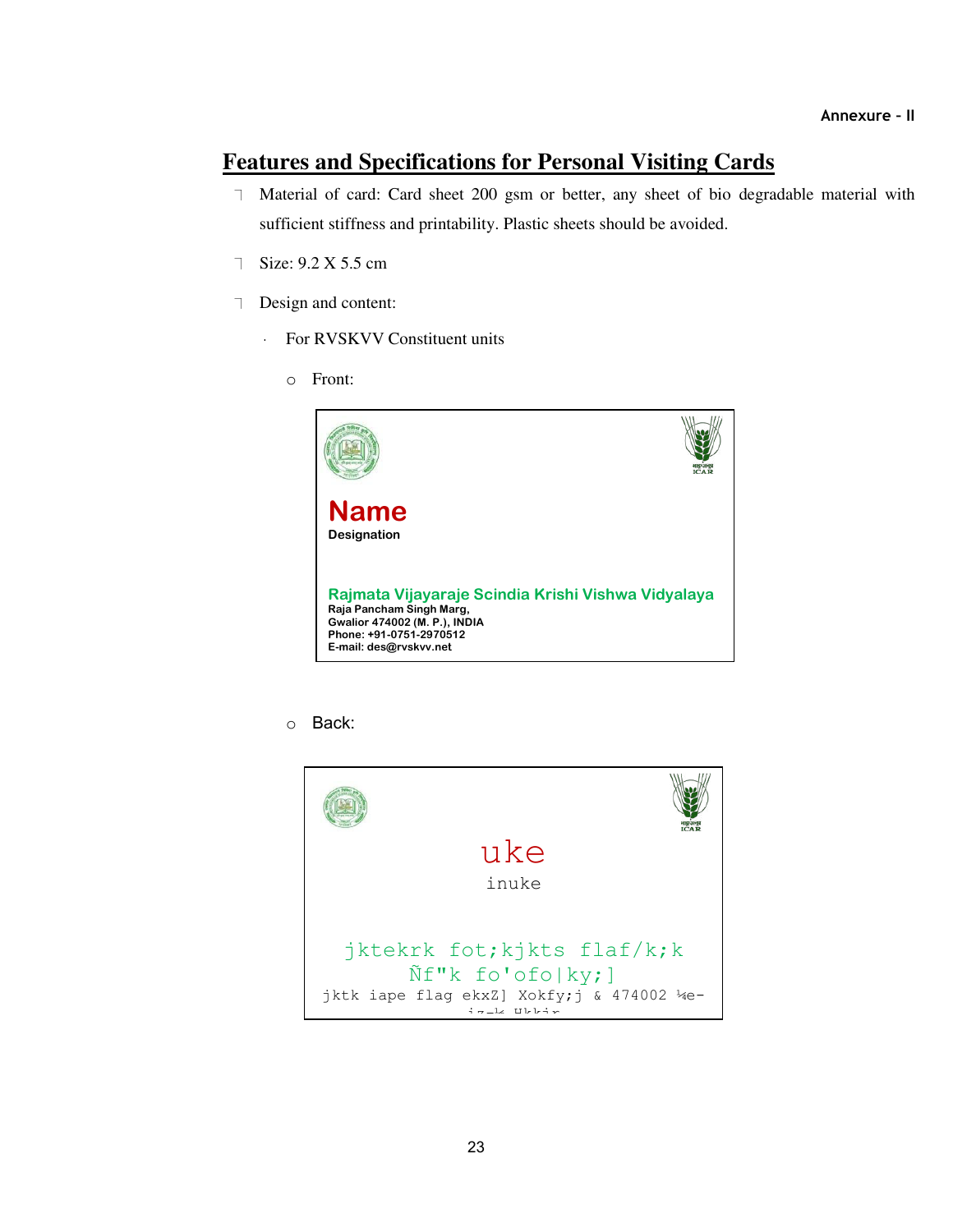# **Features and Specifications for Official Letter Heads**

(a) For RVSKVV Headquarters, RVSKVV- Colleges / Research Centres and KVKs that do not have independent logo



**jktekrk fot;kjkts flaf/k;k —f"k fo'ofo|ky; jktk iape flag ekxZ] Xokfy;j & 474 002 ¼e- iz-½] Hkkjr** 

**Rajmata Vijayaraje Scindia Krishi Vishwa Vidyalaya, Raja Pancham Singh Marg, Gwalior - 474002 (M. P.), INDIA** 

MkW- ,l- ,u- mik/;k;@ **Dr. S. N. Upadhyay**  funs'kd foLrkj lsok;sa **Director Extension Services**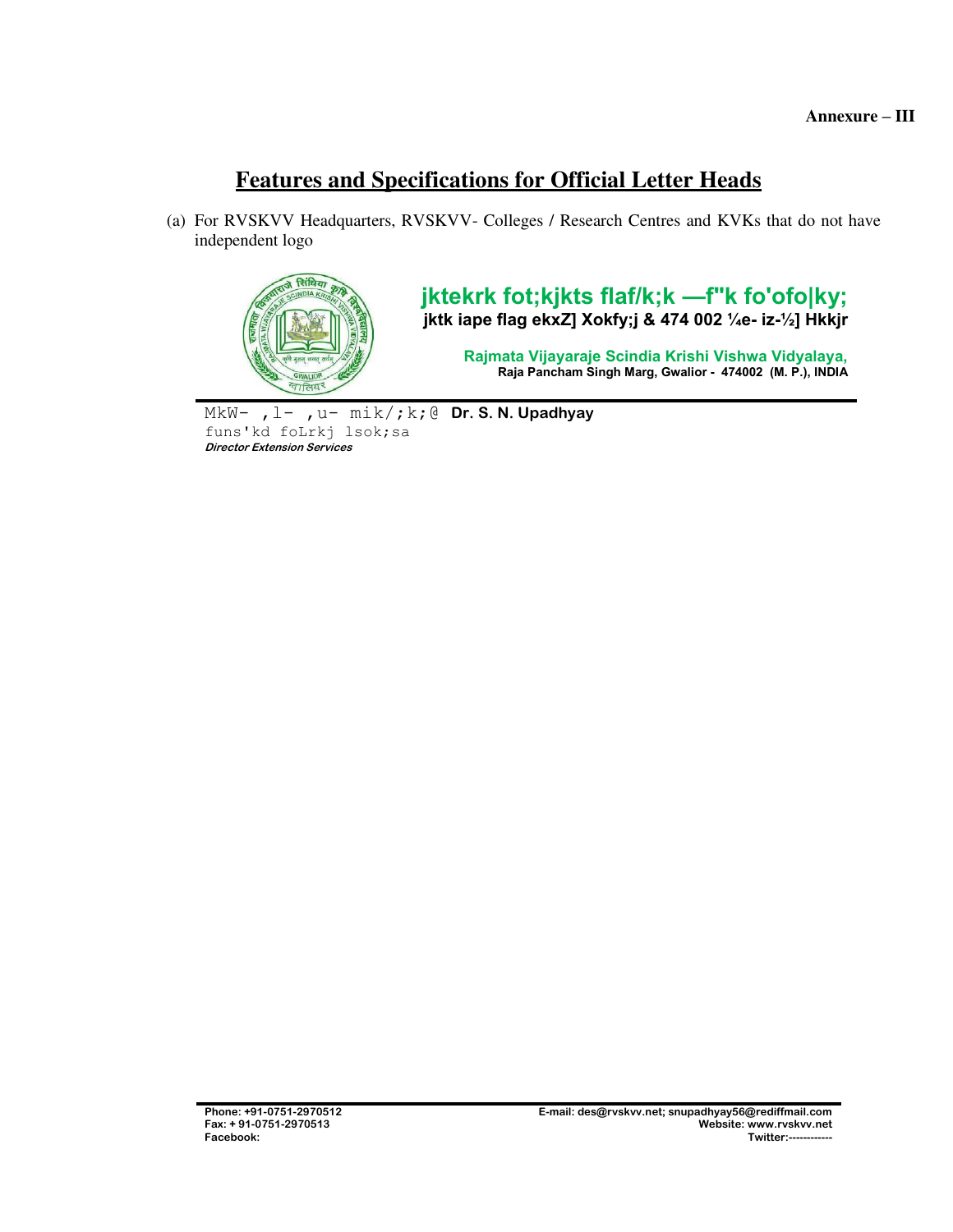(b) For units that have logo



funs'kd foLrkj lsok;sa **Director Extension Services**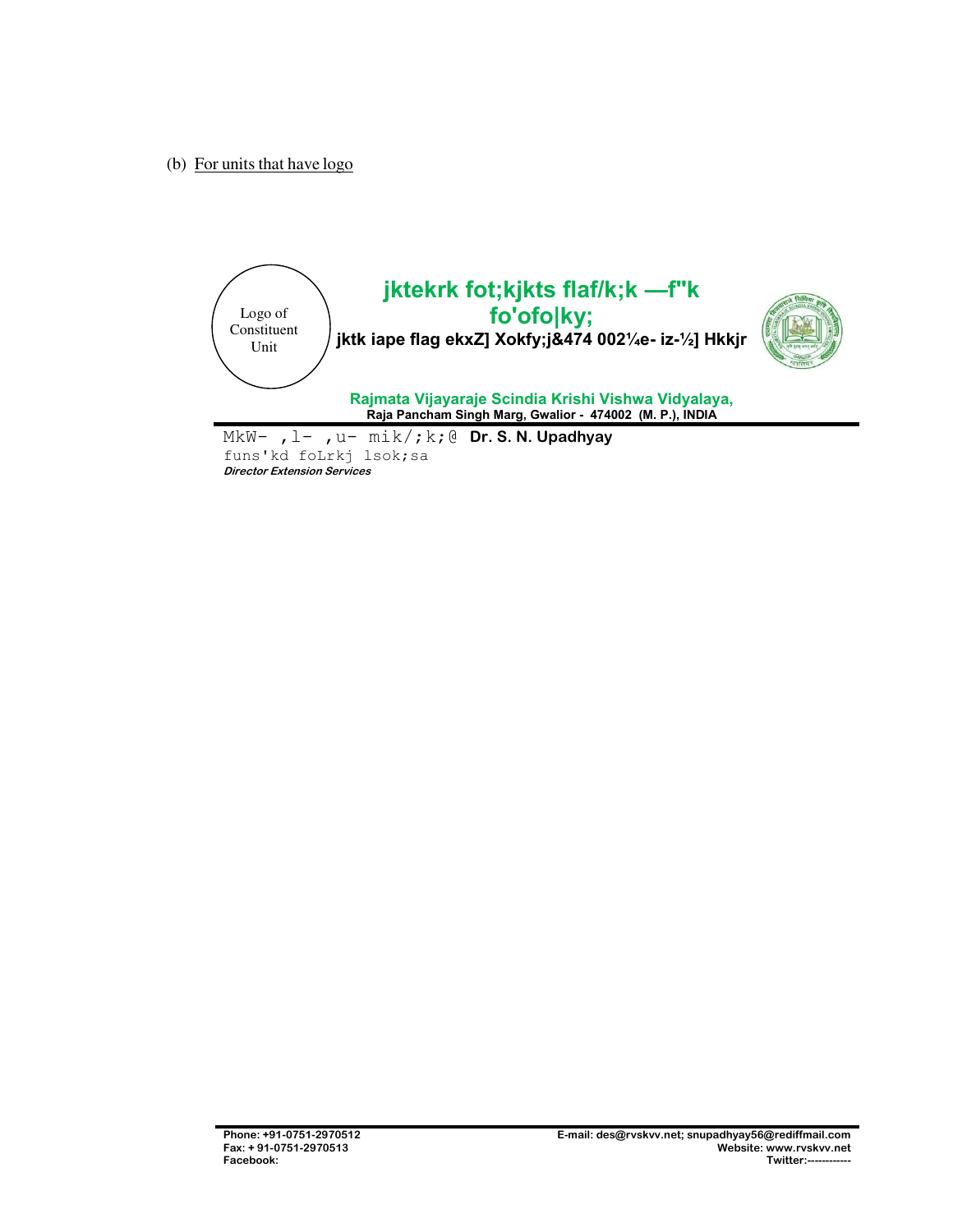**Annexure-IV**

# **Standard Template for Power Point Presentation**

# **Slide Content**

**Standard template** For power point Presentation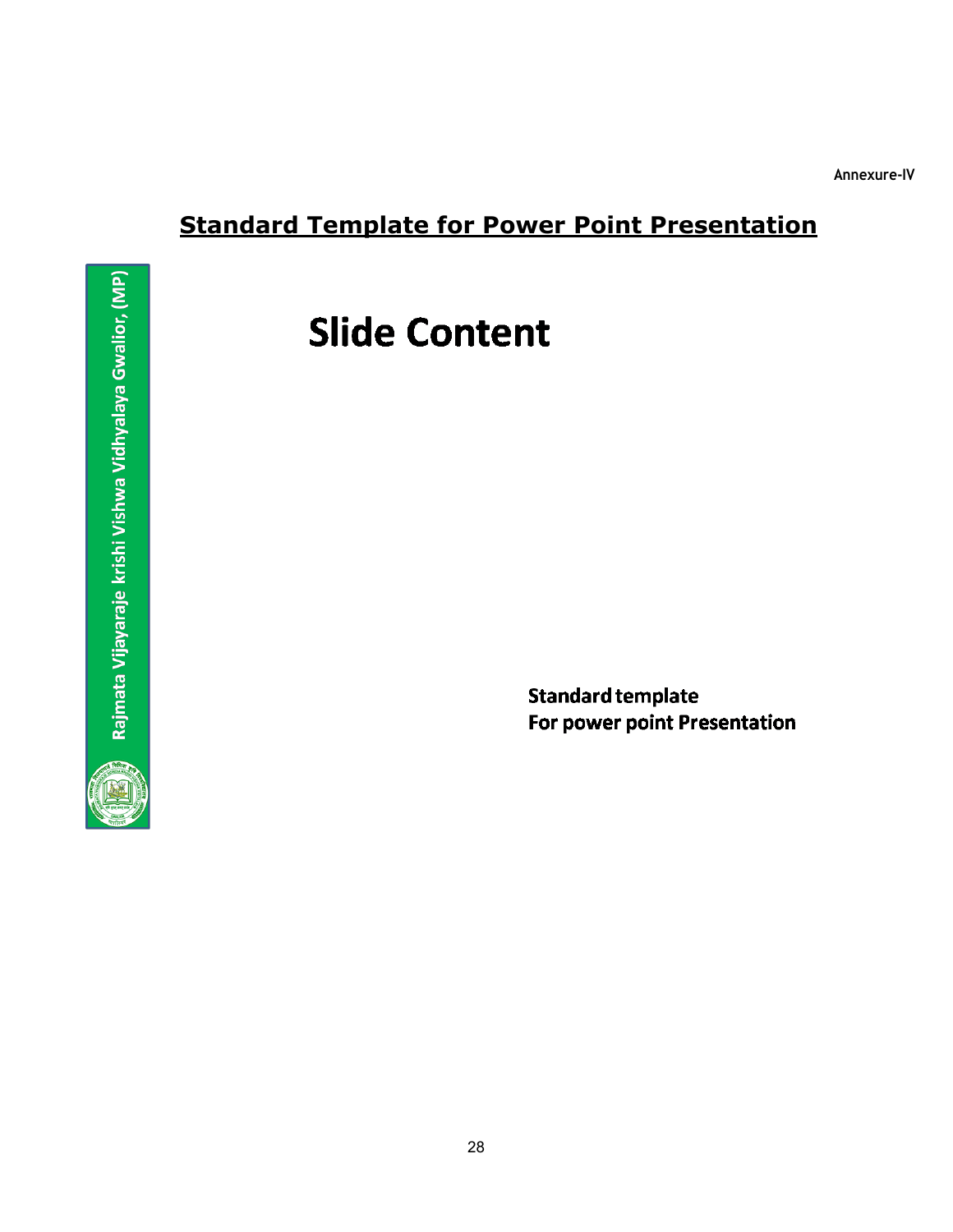**Annexure-V**

# **Model Terms of Reference (TOR): Empanelment of press and media communication specialist(s)**

#### **1. Introduction**

It was felt that there is a need for empanelment of press and media communication specialists. The issue of publicity and dissemination of information for the benefit of public at large was discussed in the meeting and it was felt that the RVSKVV being a scientific organization, there is an inherent deficiency of Content Writer who can communicate RVSKVV achievements in non- scientific and easy to understand language.

The objectives is to enhance the agricultural communication and awareness in the country at grass-root level by empanelling press and media communication specialists for dissemination of RVSKVV achievements in non- scientific and easy to understand language.

#### **2. Objectives**

The press and media communication specialists are to collate the agricultural research information generated from the entire NARS, get the same edit and design the news items in non-scientific and easy to understand language for print and e-mode including social media platforms i.e. Facebook, Twitter, You tube Channel etc.

The broad objectives of communication specialists are:

- □ Strengthening of agricultural communication in the state of Madhya Pradesh and country as well.
- □ Collation of information received from all RVSKVV Institutes, SAUs, KVKs and other resources viz; News, events, success stories, conferences, technologies developed, awareness, publicity etc.
- $\Box$  Editing and designing of the content (including images) as per requirement of print media, electronic media and social media platforms i.e. Facebook, twitter, Youtube Channel etc.
- □ Publishing of agricultural research technologies in print media, electronic media and on Social Media platforms.

#### **3. Main Tasks, Responsibilities & Scope of Work:**

- a) Writing features on new technologies, new varieties and success stories.
- b) Editing and designing of the content (including images) for print and e- mode including social media platforms i.e. Face book, Twitter, You tube Channel etc.

#### **4. Time Frame**

The empanelment of press and media communication specialists will be for one year.

#### **5. Deliverables**

a) To publish agricultural based Success Stories of entire NARS through print media, electronic media and social media platforms.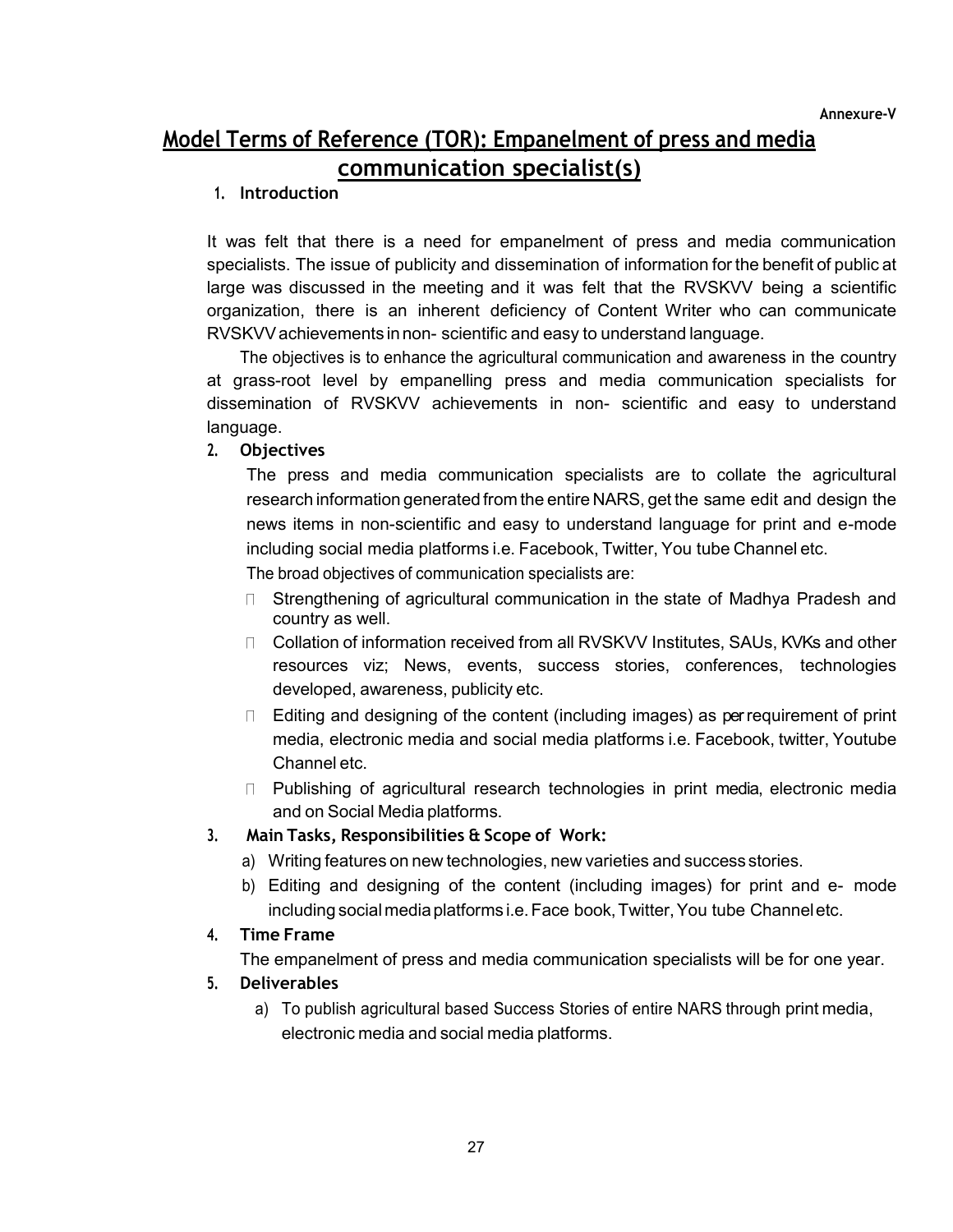b) To develop Feature/ News Reports for publication in Newspapers

#### **6. Outcome**:

- a) Enhanced visibility of the agricultural technologies developed by RVSKVV in local and national media.
- b) Regular coverage of agricultural issues in local print media
- c) Creation of sustainable information flow system
- d) Dissemination of RVSKVV technologies for the benefit of farmers and masses
- e) Motivation to farmers to adopt RVSKVV technologies
- f) Increased awareness among farmers to adopt innovative technologies
- **7. Monitoring the performance of the press and media communication specialists:**  A Committee headed by DES will monitor the performance of press and media communication specialists on quarterly basis.
- **8. Qualification, Skills, knowledge and Competencies requirement press and media communication specialists:**

**Qualification and Experience requirement for the empanelment of Press and media communication specialists**  *E ssential Qualifications:*  Master's degree in Mass Communication/PG Diploma **Experience:** A communication professional having proven record of professional contribution of working in reputed press/media organization having at least 5 years' experience in content writing/development for social/digital media. *Desirable Qualification & Experience:* Excellent writing, editing, presentation and communication skills in English and Hindi languages. Experience in content writing/development for social/digital media in agricultural and allied sector will be preferable

**9. Procedure for empanelment of press and media communication specialists:**  Through open advertisement in all format as per GFR (Govt. of Madhya Pradesh)

provisions

**10. Selection Criteria**: The selection will be based on the basis of weightage of marks in Qualification, Experience in the relevant field and performance in the interview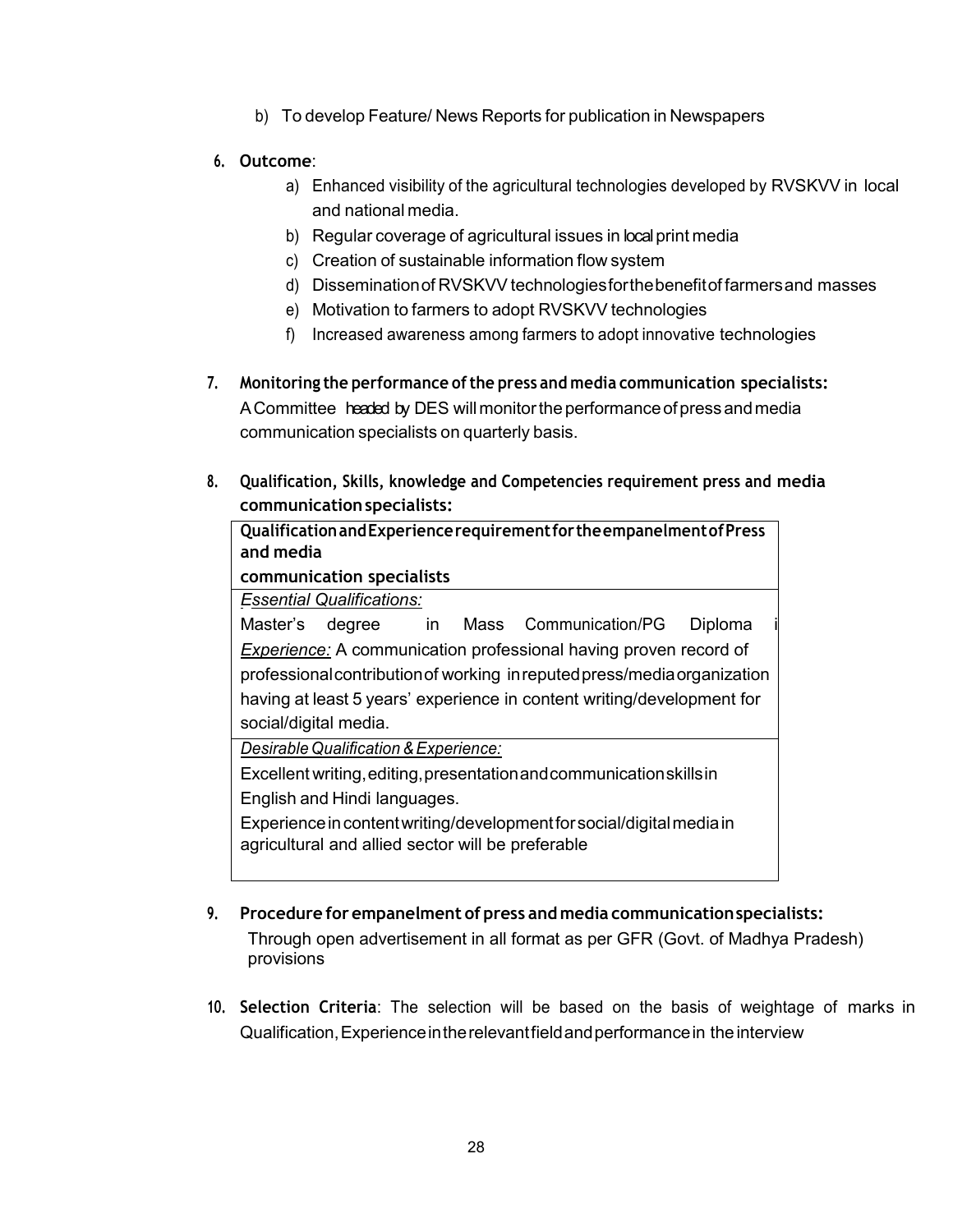|    | Criteria for awarding marks: |                     |
|----|------------------------------|---------------------|
|    | S.N.   Parameters            | Max. Marks assigned |
| 2. | <b>Master Degree</b>         | $20*$               |
| 3. | NET/Ph.D                     | 10                  |
| 4. | Experience                   | 30                  |
| 5. | Interview/Presentation       | 40                  |
|    | <b>TOTAL</b>                 | 100                 |

\**Basis of Calculating marks* 

a) **For calculating marks:** in respect of net marks obtained by candidate in their academic qualification = Maximum marks assigned X % score

**100**

*For example*: if a candidate has secured 70% marks in Master Degree in his/her net marks for the purpose of calculation of merit will be =

> $20 \times 70 = 14$  **100**

b) **For calculating Experience: 5 marks for each year** and **2.5 marks for half year** of experience shall be assigned to candidate. However, in case of experience of more than 6 years maximum marks of 30 will be assigned to the candidate.

#### **11. Remuneration**

A remuneration of Rs. 2,000/- (inclusive all) per article of about 3-6 pages (typed onA4 size paper on 1.5 spacing and font size of 12)could be paid with a ceiling of Rs.20,000/ per month for all content writers, i.e. six articles per month. Tax will be deducted as per Govt. of India norms.

**12. TA/DA :**No TA/DA will be given.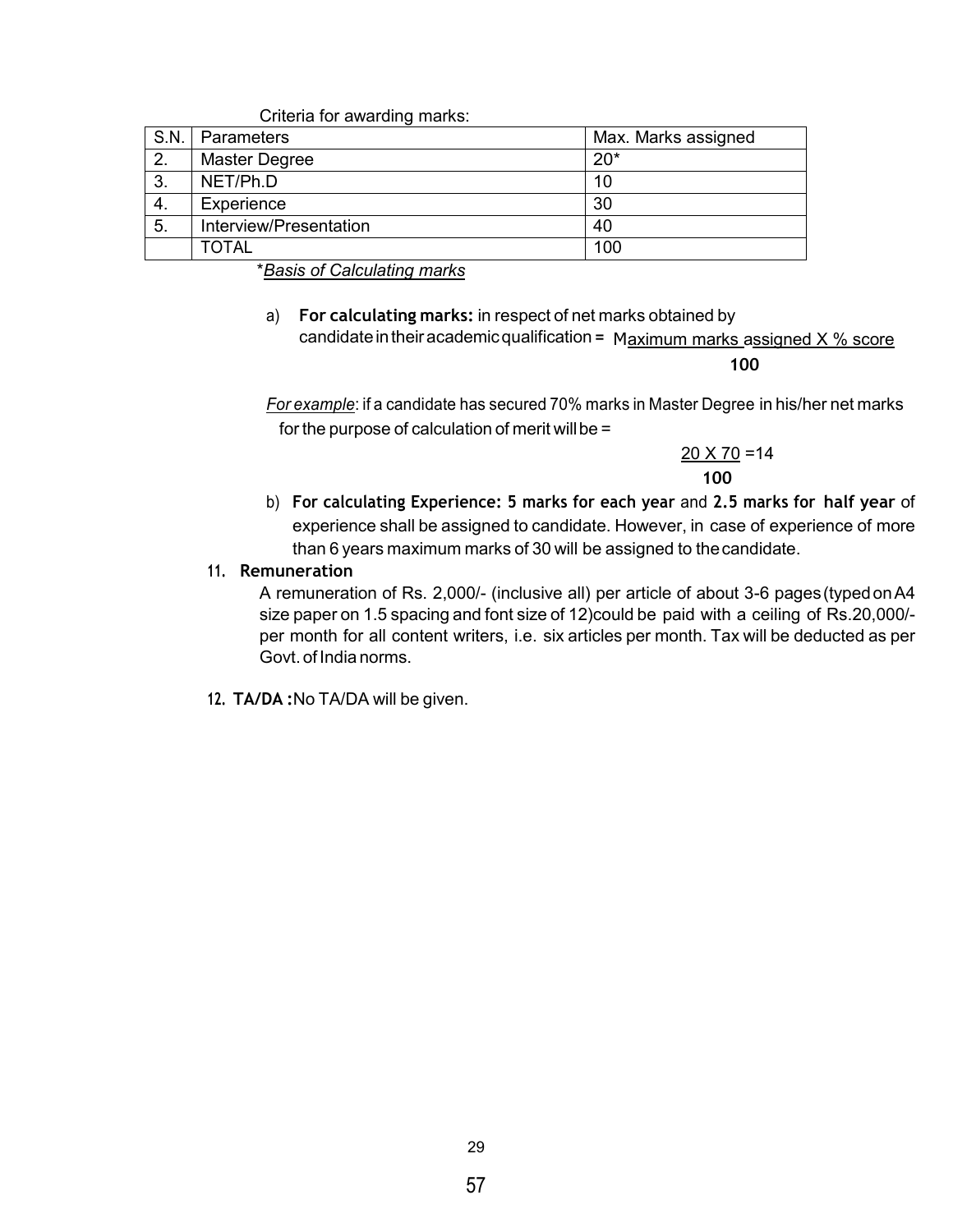# **Guidelines for use of RVSKVV Logo**

- o The RVSKVV logo symbolizes agricultural education in book form
- o Logo is embossed with VV ethical depiction " Krishi Moolam Jagat Sarvam" in the inner circle
- o The logo was conceptualized and designed in 2008 .

LOGO is a critical aspect of brand strategy of an organization. Logo is considered as "FACE" of an organization, which is displayed graphically having unique identity, and through colors, fonts and images. Logo is also a short way of referring to organization in advertising and marketing materials. Logo is the prime visual component of an organizations overall brand identity. The logo applies to all visual communication, such as books, magazines, reports, stationery, websites, visiting cards and all advertising and marketing materials. The RVSKVV logo as indicated below would be used by all RVSKVV constituent units in all official documents, posters, banners, extension materials, publications, website, social media content, identity cards, library cards, visiting cards, etc. brought out by RVSKVV or its subsidiary organisations and vehicles, buildings and other assets in the possession of RVSKVV or its constituent organisations through ownership, lease, rent agreement or gratis.



#### **COLOUR OF RVSKVV LOGO**

The official colour of logo is green. Logo must be printed in green colour or in grey tone (in case of black and white publication) frequently on publications, websites, etc.

Correct green colour should be used as different vendors working on various media using different means for reproducing colors for example on Paper, cloth banner, flex, or glass. The ultimate reference point for the RVSKVV colors in the Pantone color specification system, developed for offset printing. CMYK (Cyan=100, Magenta=0, Yellow=100 and Black=0); RGB (Red=0, Green=146 and Blue=63).

The logo must appear in a prominent location on all print and electronic communications of the Rajmata Vijayaraje Scindia Krishi Vishwa Vidyalaya, Gwalior (M.P.)

- A. For print publication
	- i. Books and Reports: The logo should be placed on the front cover and title page appropriately
	- ii. Magazine, Journal, Flyers, Folders, Brochures, stationery items: The logo should be placed on the front cover page appropriately
- B. For advertising and display materials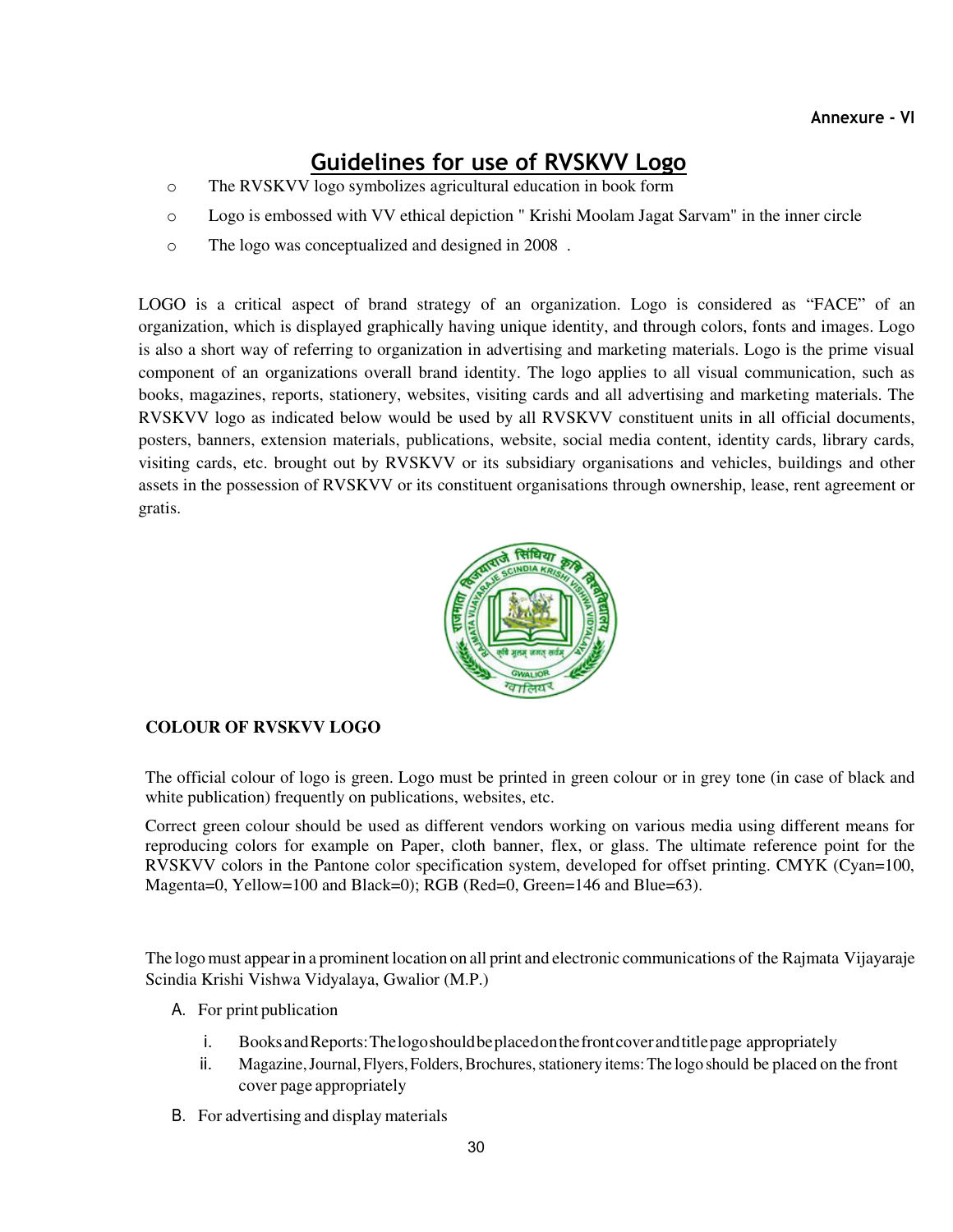- i. Advertisement in Newspapers, magazine etc.: The logo must be placed appropriately and prominently.
- ii. Display board: The logo should be placed appropriately and prominently on flex, banner or glass
- C. For display through electronically
	- i. On a website: The logo must be placed appropriately and prominently on homepage.
	- ii. CD: The logo must be printed appropriately and prominently on compact disc and its cover.

#### DON'T

- i. Do not attempt to construct the logo themselves
- ii. Always obtain authorized electronic files of the logo from RVSKVV
- iii. Do not reproduce the logo by scanning a previously printed version. Such "second- generation" art will degrade the quality of the image and could alter the scale of the various elements
- iv. Printing of logo in reverse should be avoided in case;
	- a. Printing on low weight unglazed newsprint paper
	- b. Printing on smaller width size of book spine
	- c. Placing of text and other material with logo should be avoided INCORRECT USE OF LOGO

#### **v. Never manipulate or distort the logo by stretching or compressing it**

- vi. Never replace an element of the logo
- vii. Never add any element to the logo, such as line or any other mark SPACE AROUND LOGO
	- o Minimum 3 mm clear area should be left around the logo for clear visibility SIZE OF RVSKVV LOGO
	- o The logo size is categorized according to the size of Books and Reports, Magazine, Journal Flyers, Folders, Brochures, Stationery, Advertisement in Newspapers, magazines, frequently printed:

| <b>Category of Publication</b> |          |              | <b>Publication Size</b>     | <b>Preferred size of logo</b>    |  |
|--------------------------------|----------|--------------|-----------------------------|----------------------------------|--|
| Reports,                       | Annual   |              | Report   Demy Quarto        | 1.25 inches in diameter $(3.17)$ |  |
| Magazine,                      | Journal, |              | Flyers, $(8.75x11$ inches)  | cm)                              |  |
| Folders, Brochures, Stationery |          | And A-4 size | logo<br>The<br>should<br>he |                                  |  |
|                                |          |              | $(8.25x11.75$ inches)       | reduced and<br>enlarged          |  |
|                                |          |              |                             | diagonally                       |  |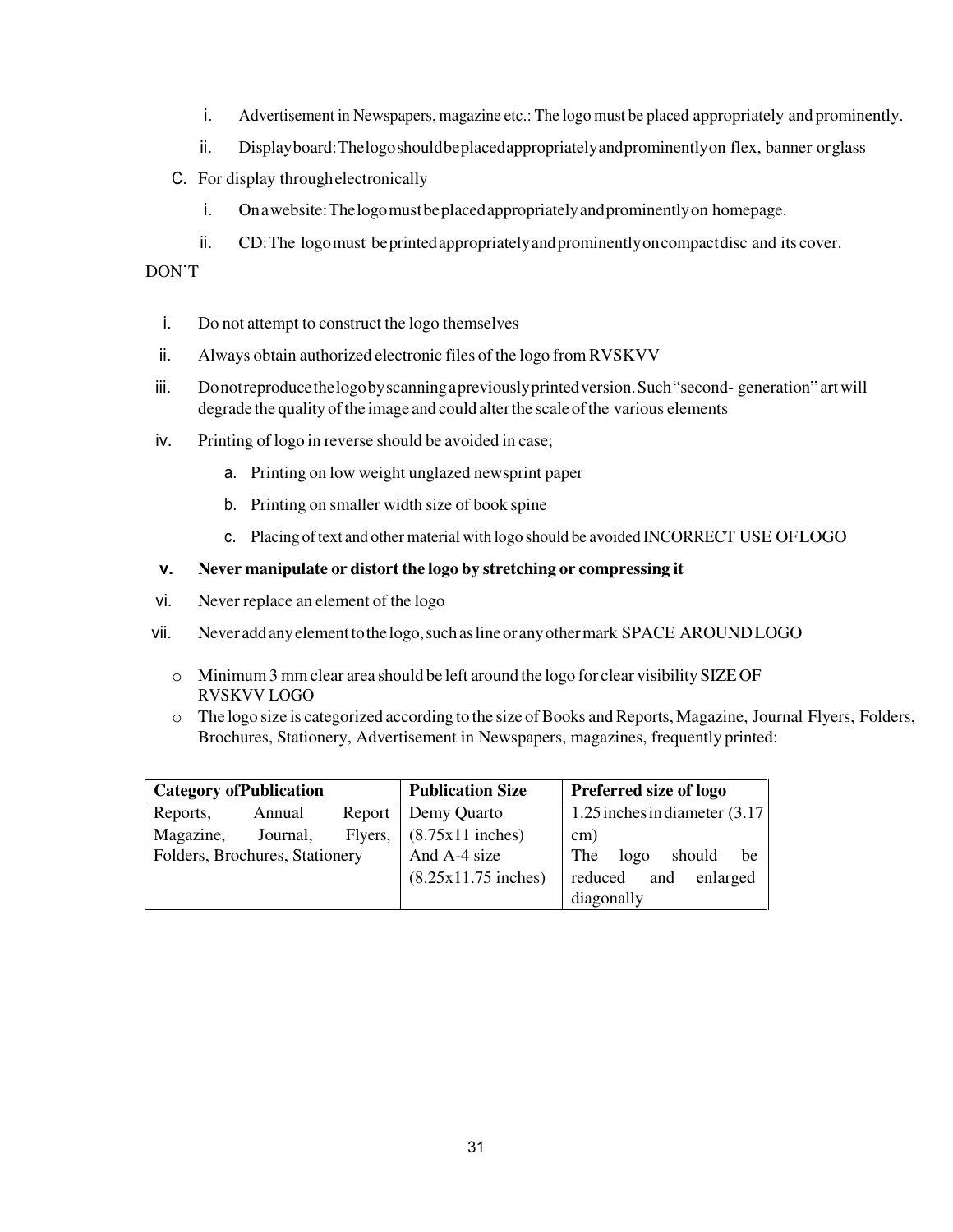| Reports, Annual Report Magazine, Crown Quarto               |                      | 1 inches in diameter $(2.54)$ |  |
|-------------------------------------------------------------|----------------------|-------------------------------|--|
| Journal, Flyers, Folders, Brochures, (7.25x9.50 inches) And |                      | cm)                           |  |
| Stationery                                                  | Royal Octavo Size    | The<br>logo<br>should         |  |
|                                                             | $(6.25x9.50$ inches) | be                            |  |
|                                                             |                      | enlarge<br>reduced<br>and     |  |
|                                                             |                      | diagonally                    |  |

#### ENLARGEMENT AND REDUCTION OF LOGO

- o The logo should be enlarge and reduced diagonally
- o Do not stretch or condensed

#### WHO CAN USE THE LOGO:

- o RVSKVV headquarters, All RVSKVV constituent colleges, research centre's and KVKs.
- o KVKs and various projects with direct ICAR / agencies funding should place their logos on the RHS of banner, Reports, Annual Report Magazine, Journal, Flyers, Folders, Brochures, Stationery and LHS corner shall be for RVKVV logo.
- o Third party who have procured licenses for production and/or sale of products based on RVSKVV technologies – limited to the scope of licensed product and terms of license.
- o Third party who have test certificates for their product(s) issued by RVSKVV Constituent colleges or research centers or KVKs – limited to the tested item/product and terms of testing.
- The principal colour of logo would be 'Green' on 'White' background. However, other colour imitations could also be sparingly used only under certain conditions viz. background colour cannot be altered, artistic representations, metallic replicas or souvenirs, animations etc.
- $\Box$  Every building and official vehicle of RVSKVV must have a logo of RVSKVV prominently placed at the entrance, all meeting halls, seminar halls, auditoriums and public meeting places (open or covered) should have a logo of RVSKVV conspicuously placed in such a way that it is visible to majority of spectators during the function. RVSKVV logo can also be place on the building façade adjacent to public roads. Such façades could have illumination for night-time visibility.
- $\Box$  No person shall use the emblem or any colour imitation thereof in any manner which tends to create an impression that it relates to the RVSKVV or that it is an official document of the RVSKVV, without the previous permission of the RVSKVV or of such officer of that RVSKVV as may be authorized by it in this behalf.
- $\nabla$  No person shall use the logo for the purpose of any trade, business, calling or profession or in the title of any patent, or in any trade mark or design, except in such cases and under such conditions as may be prescribed.
- $\Box$  The logo should not be used by any person on personal vehicles or personal stationery. Special cases of relief could be when RVSKVV issues special stickers or passes to certain vehicles/ officials for the purpose of security or otherwise.
- $\Box$  In case RVSKVV logo is being used along with logo of RVSKVV- colleges/centers, the RVSKVV logo should be above the colleges/center's logo in usages as specified in the beginning of this document. In case both the logos are being used in same horizontal plane, RVSKVV logo should be on the left on the view page. Height of the RVSKVV logo should always be equal to the height of college / research centre's logo. This condition does not apply for use of RVSKVV logo with logo/ emblem of Govt. of India / Madhya Pradesh state and /or other organizations.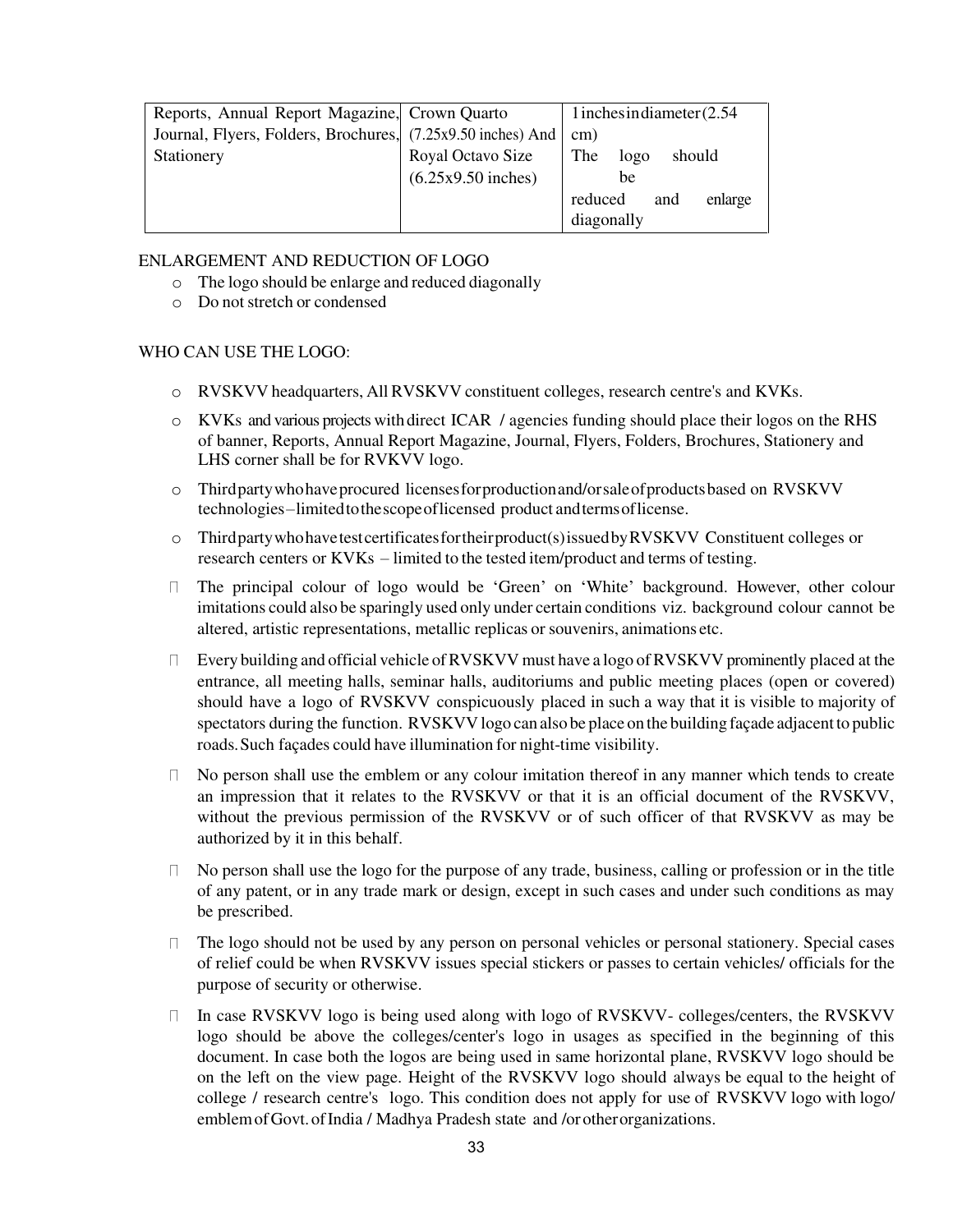$\Box$  For all purposes, the softcopy of logo available on the RVSKVV website should be used in such a way that the logo doesn't get distorted, misprinted or remains unclear. The aspect ratio of the logo (height to width ratio) should not be altered, although size could be changed as per requirement.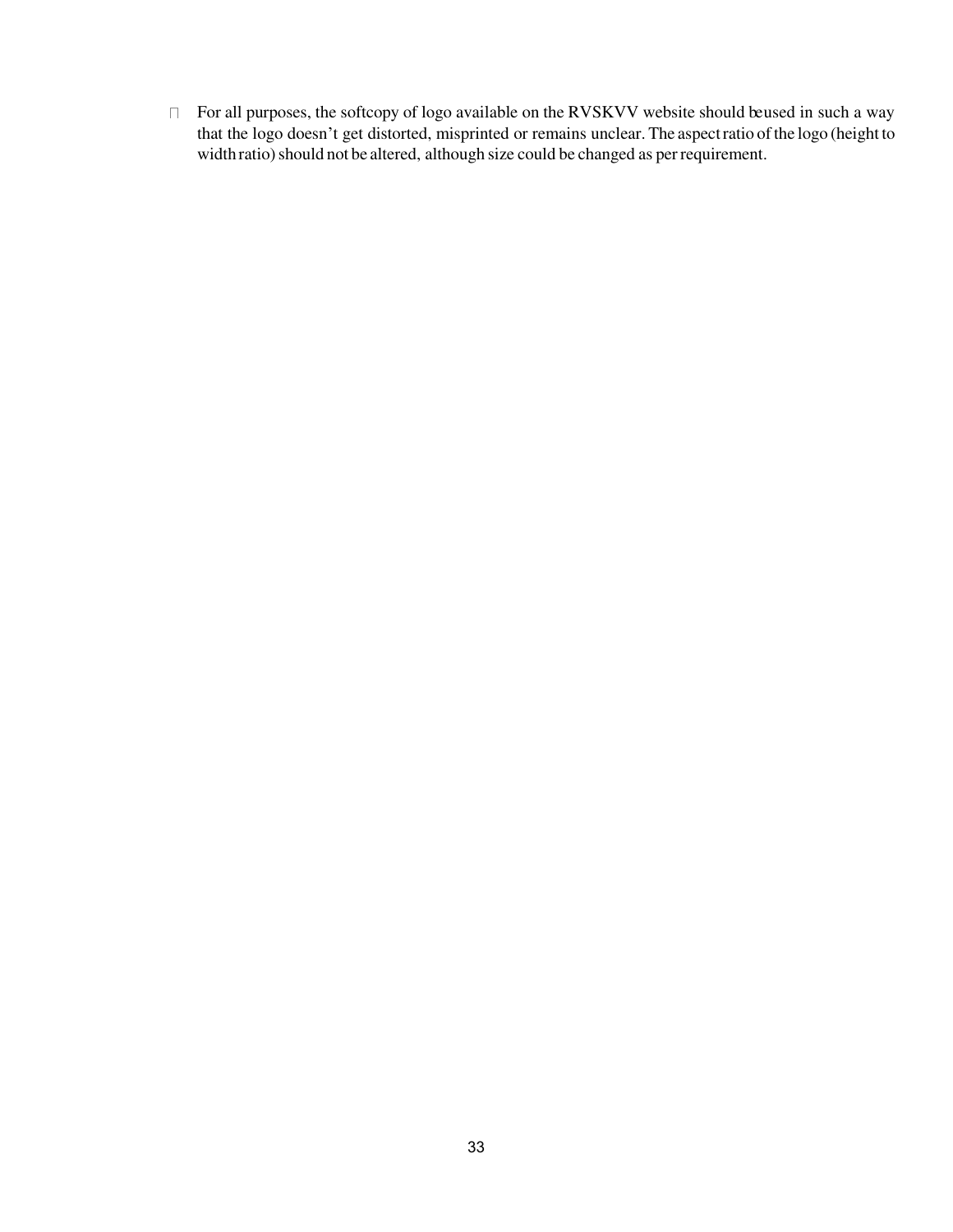

# **Guidelines for Participation of RVSKVV in national/international Exhibitions and Kisan Melas etc.**

**Subject:** Constitution of Committee to Consider Participation of RVSKVV in Exhibitions / Kisan Melas etc.

The Vishwa Vidyalaya regularly participate in various exhibitions, which are organized by the Govt. departments, prestigious associations, etc. at various places. The participation in exhibitions are meant to showcase the capacity, competence and strength of the university for image- building, improving the visibility, help in promoting commercialization of technologies developed by RVSKVV and its constituent colleges / research centers/KVKs.

It has been decided by the Competent Authority that the following Committee shall be constituted comprising of the following officials to consider and monitor the participation of RVSKVV in exhibitions and Kisan Melas, etc.:

## i) **Committee for Regional level exhibitions : Chairman:** Director Extension Services, **Member**: Associate Director Research (HQ) **Member** Joint Director Extension, **Member:** PRO, RVSKVV **Member Secretary**: Sr. Scientist and Head (I & PC)

#### **ii) Committee for National/International and Special Events:**

**Chairman**: Dean Faculty Agriculture, **Member**: Director Research Services, **Member**: Director Extension Services, **Member**: Director Instructions, **Member:** Joint Director Extension, **Member**: Comptroller, **Member Secretary**: Registrar.

#### **iii) College/ZARS and KVK level Committee:**

.

**Chairman:** Dean for RVSKVV -College/ ZARS / Director Extension Services in case of KVKs

**Member**: Nominated Scientists (1 or 2) of the college / ZARS or KVKs, **Member:** Nominees from Administrative/Finance side, **Member Secretary:**To be appointed by the concerned Dean or DES for KVKs.

The Committees will work on the basis of guidelines and checklist developed for this purpose by the committee constituted by competent authority.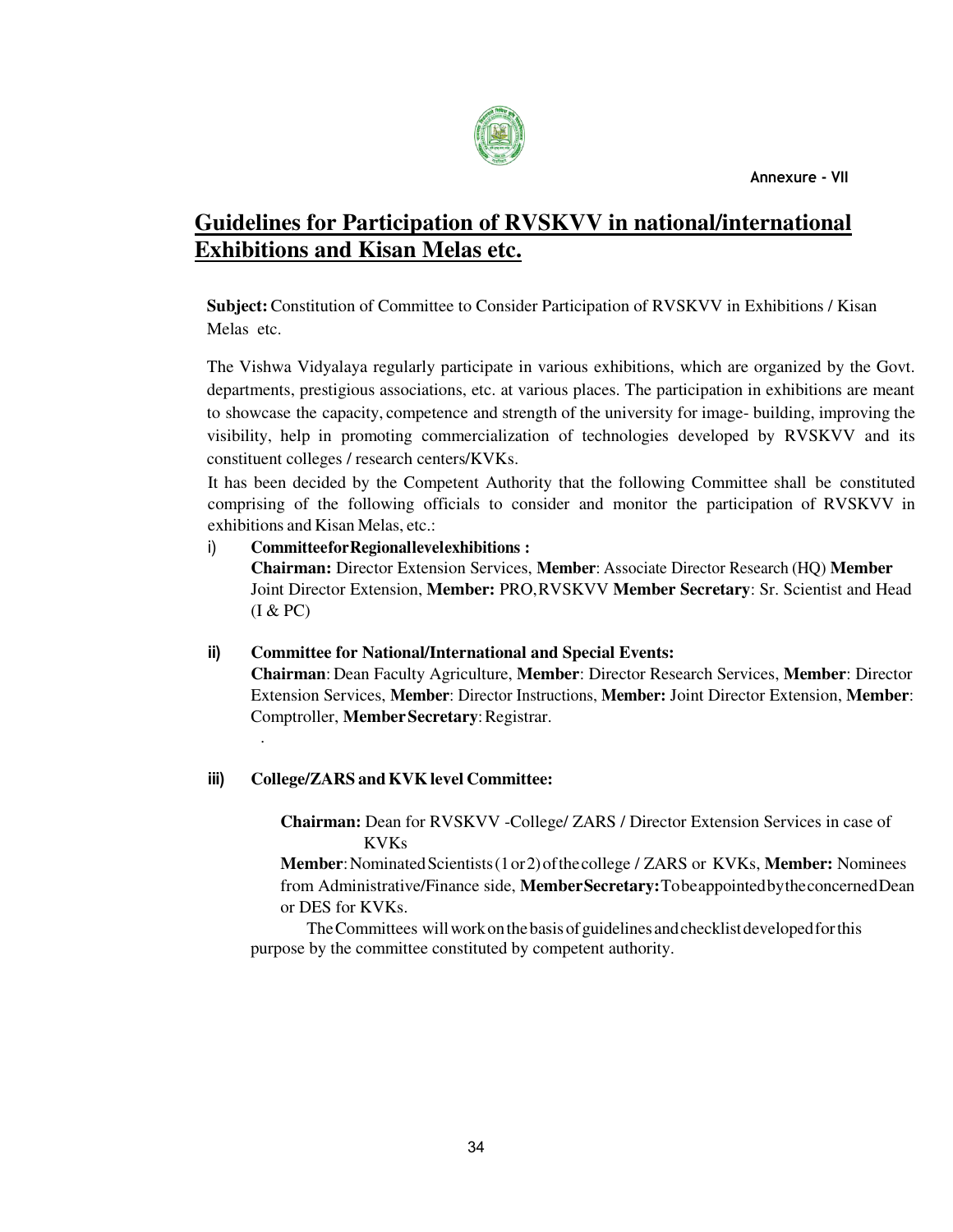The format of Check List(Annexure VIII) has been designed and is attached herewith separately. The details are to be filled up in the check list by the exhibitors/ organizers of the event for evaluation by the Committee.

- 1. The theme of the exhibition should be in tune with the mandate of RVSKVV *i.e.* related to spread of agricultural technologies (including animal sciences, fisheries, agricultural engineering and other allied sectors), good practices, farm inputs, farm tools and machinery, contingency plans, marketing of farm produce, farmers welfare etc.
- 2. Priority is to be given to exhibitions organized by different ministries and govt. departments or reputed societies being supported by the government.
- 3. If the event is organized by NGO or private sector, the organizer should have a good background in this area as depicted by the record of events organized and activities carried out in the past.
- 4. Profiles of other exhibitors likely to participate in the exhibition may also be considered or have participated on previous events organized by the exhibitors.
- 5. Expected total footfall and profile of visitors/audience may be considered.
- 6. The date and venue of the exhibition should be considered in view of access, feasibility for the University and clash with other activities/events of the University.
- 7. The infrastructure and facilities being provided by the exhibitor have to be defined and considered by the committee.
- 8. Rates quoted for rental charges of space should be reasonable and as per prevailing norms.
- 9. Sufficiency of funds for the particular exhibition.
- 10. Contract for designing the pavilion, developing the posters, display materials, exhibits, and other related expenditure will be incurred after following the provisions of GFR and orders/guidelines issued by Govt. of M.P. and adopted by RVSKVV from time to time.
- 11. Expected outcome of participation must be considered in terms of value addition to our efforts related to showcasing and improvement in the visibility and image building of RVSKVV, Gwalior.

------------------------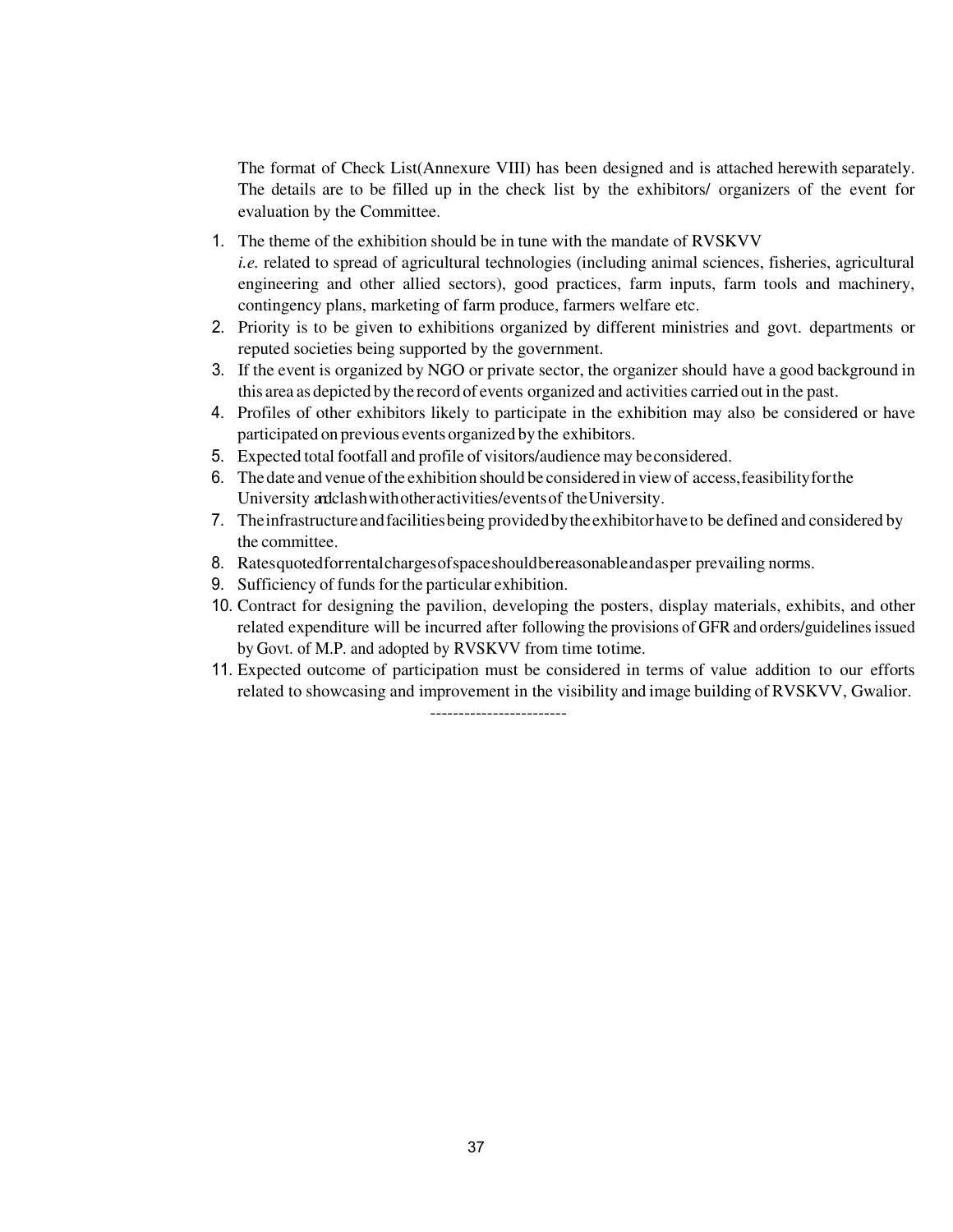## **Annexure VIII CHECK LIST (PARTICIPATION OF RVSKVV IN EXHIBITIONS)**

| Title of the Exhibition                                  |  |
|----------------------------------------------------------|--|
| Regional/ National/ International                        |  |
| Date and venue                                           |  |
| Address of Organizer with contact<br>number and email id |  |
| Supported by                                             |  |
| Referred by any Ministry/Govt.<br>agency etc.            |  |

#### **Other Details (To be filled in by the organizer)**

| S.             | <b>Details</b>                                          | <b>Remarks</b> |  |
|----------------|---------------------------------------------------------|----------------|--|
| No.            |                                                         |                |  |
| 1              | Does the theme have a distinct relevance to the RVSKVV  |                |  |
|                | mandate?                                                |                |  |
| $\overline{2}$ | Who will inaugurate the exhibition?                     |                |  |
| 3              | Are date and venue suitable and convenient, any         |                |  |
|                | other event being held during the same period?          |                |  |
| $\overline{4}$ | What is the professional standing and track record of   |                |  |
|                | the proposing body/organizer?                           |                |  |
| 5              | Last 3 years' annual turnover (please attach supporting |                |  |
|                | document)                                               |                |  |
| 6              | Has the proposing body organized any such event in      |                |  |
|                | the past? If yes, then no. of events organized          |                |  |
| $\overline{7}$ | List of participating agencies in each event            |                |  |
| 8              | What type of infrastructure for display will be         |                |  |
|                | Provided by organizer?                                  |                |  |
| 9              | Undertaking that the organizing agency/NGO is not       |                |  |
|                | blacklisted by Central/State Govt. agencies is          |                |  |
|                | submitted or not?                                       |                |  |
|                |                                                         |                |  |
|                | For Office use only                                     |                |  |
| 10             | Total estimated area for display/no.                    |                |  |
|                | of stalls to be booked and likely expenditure?          |                |  |
|                |                                                         |                |  |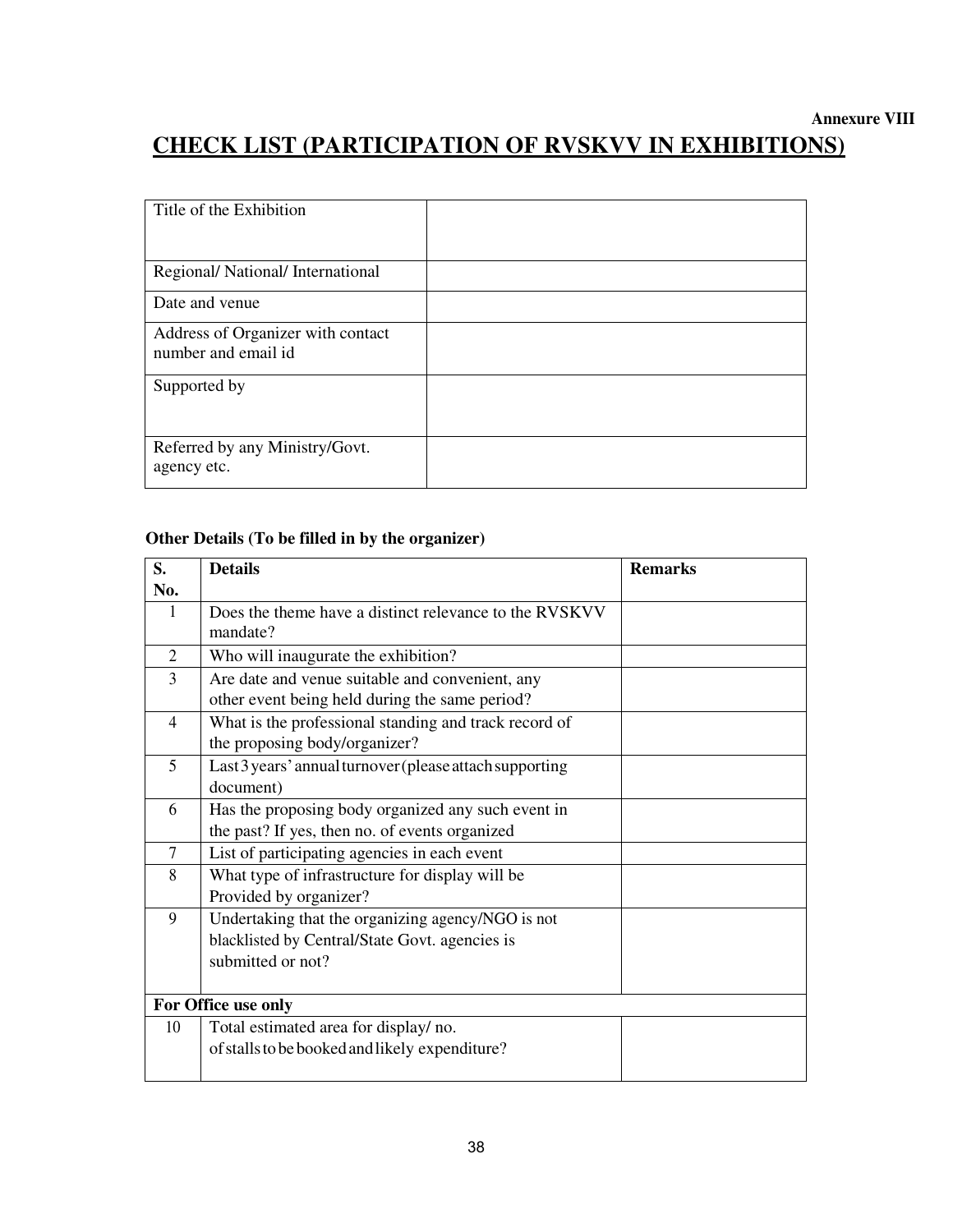| 11 | Is rate quoted by body justified in                          |  |
|----|--------------------------------------------------------------|--|
|    | relation to the brand value, venue, infrastructure and       |  |
|    | facilities offered?                                          |  |
| 12 | If there is any special discount for RVSKVV or               |  |
|    | Government agencies?                                         |  |
| 13 | Suggested area for display space                             |  |
| 14 | If sufficient fund is available?                             |  |
| 15 | Expected outcome through participation of Council in the     |  |
|    | exhibition and does it aim at tackling national, regional or |  |
|    | global issues?                                               |  |
|    |                                                              |  |
|    | Approval/Decision of the committee*                          |  |
|    | (To be signed by members and Chairman of the                 |  |
|    | committee)                                                   |  |

- Column 10 -15 are for office use and not to be filled up by the organizer  $\Box$
- $\Box$ All the applications which are complete will be processed on file by the PR Unit of RVSKVV.
- $\Box$ Event/ exhibition which do not satisfy the conditions or are incomplete will not be considered.
- A list of such applications will however, be put up to the Committee for information.  $\Box$
- The Vice Chancellor, RVSKVV, Gwalior will have the power to relax any of the conditions  $\Box$ mentioned above, for reasons to be recorded in writing.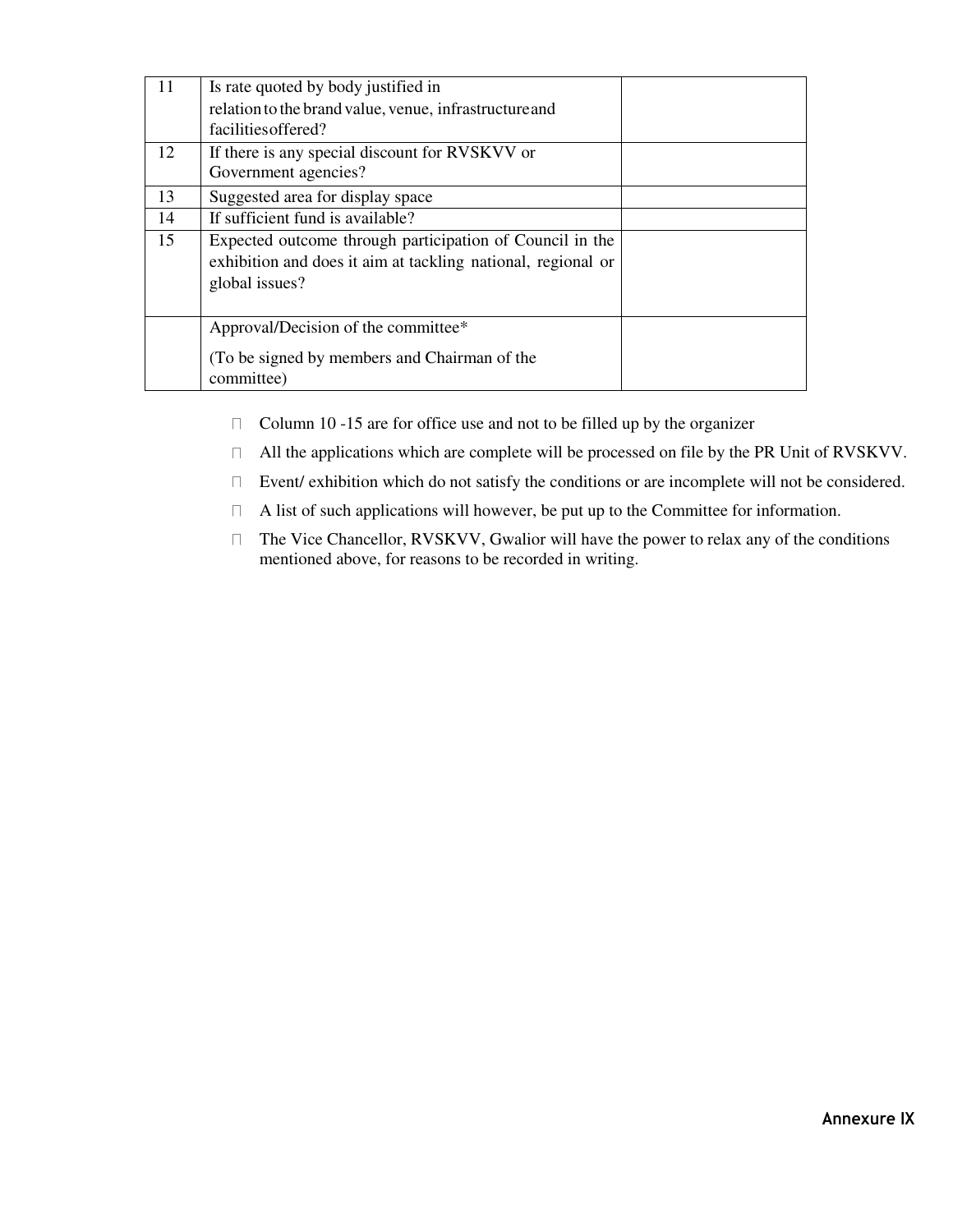# **Features and Specifications for Display Boards**

A. Research Unit

| $\circ$ | Size                     |   | 8'X 4' (Sq. Feet)                                                                                                                                                                                                                  |
|---------|--------------------------|---|------------------------------------------------------------------------------------------------------------------------------------------------------------------------------------------------------------------------------------|
| $\circ$ | <b>Background Colour</b> | ÷ | As assigned for respective Colleges/ ZARS/ RARS/ KVKs<br>(Annexure – I)                                                                                                                                                            |
| $\cap$  | <b>Font Colour</b>       |   | As assigned for respective Colleges/ ZARS/ RARS/<br>KVKs (Annexure-I)                                                                                                                                                              |
| $\circ$ | Logo position            | ٠ | RVSKVV projects: RVSKVV logo on upper<br>centre of the board Project funded by ICAR or other<br>agencies/ deptt./ boards etc.: RVSKVV logo on upper<br>side left corner and sponsoring agencies logo on upper<br>side right corner |



#### B. Research Expt. Plot

|         | Size                     |  |
|---------|--------------------------|--|
| $\circ$ | <b>Background Colour</b> |  |
|         |                          |  |
|         | $\circ$ Font Colour      |  |
|         |                          |  |
|         | o Logo position          |  |
|         |                          |  |
|         |                          |  |

## $3'X$   $2'$  feet As assigned in V. V. Branding Guidelines (Annexure – I) As assigned in V. V. Branding Guidelines (Annexure-I) RVSKVV projects: RVSKVV logo on upper centre of the board Project funded by ICAR or other agencies/ deptt./ boards etc.: RVSKVV logo on upper side left corner and sponsoring agencies logo on upper side right corner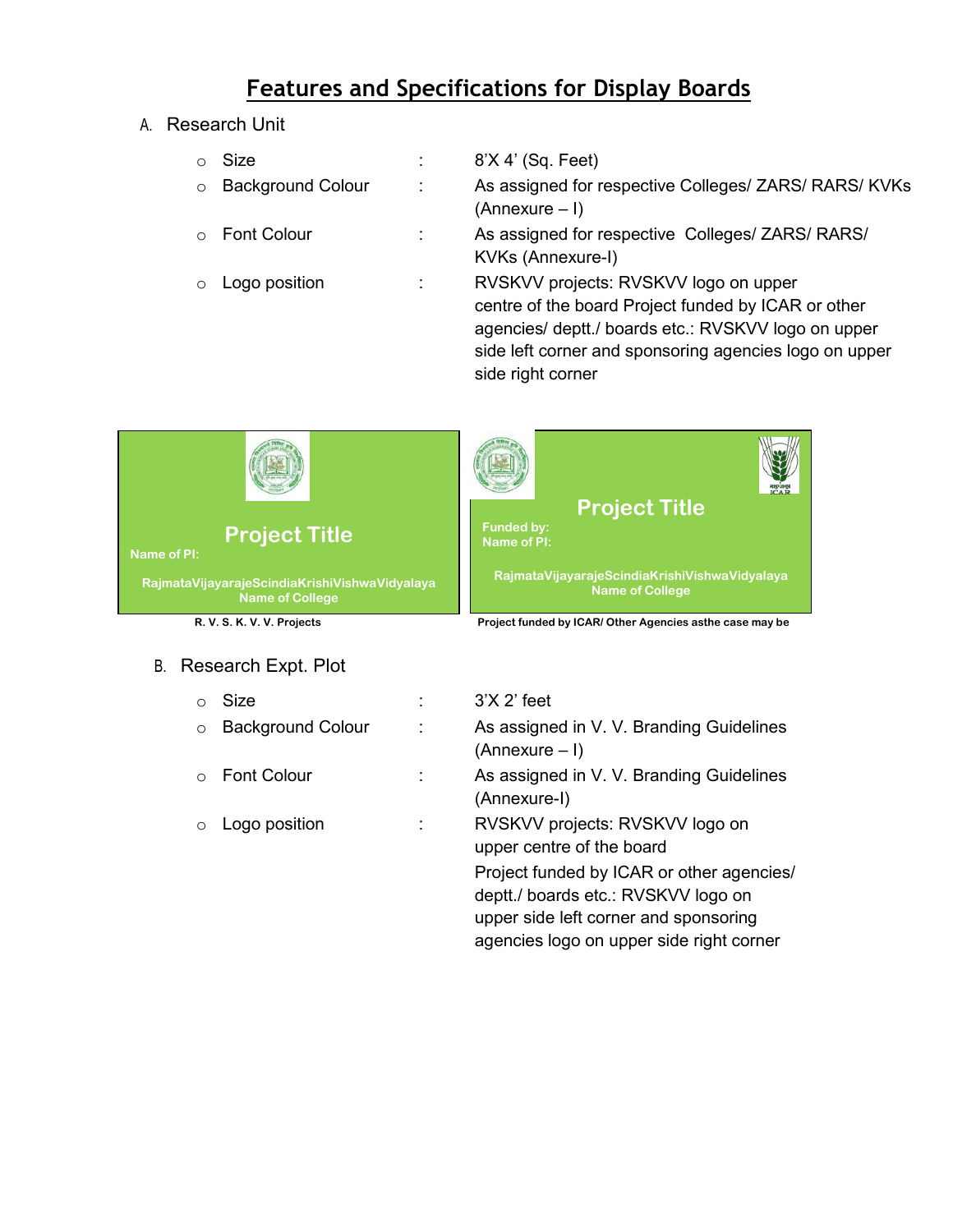

- C. Demonstration/ OFT Field of KVKs:
	-
	- $\circ$  Size :  $3'X2'$  feet
	- o Background Colour : As assigned in V. V. Branding Guidelines (Annexure I)
	-
	-
	- o Font Colour : As assigned in V. V. Branding Guidelines (Annexure-I)
	- o Logo position : RVSKVV logo on upper side left corner and ICAR logo on upper side right corner



- D. Treatment Plates:
	- o Size : 12"X 8" (Sq. Inches)
	- o Background Colour: As assigned in V. V. Branding Guidelines (Annexure – I)
	- o Font Colour : As assigned in V. V. Branding Guidelines (Annexure-I)

**Treatment**